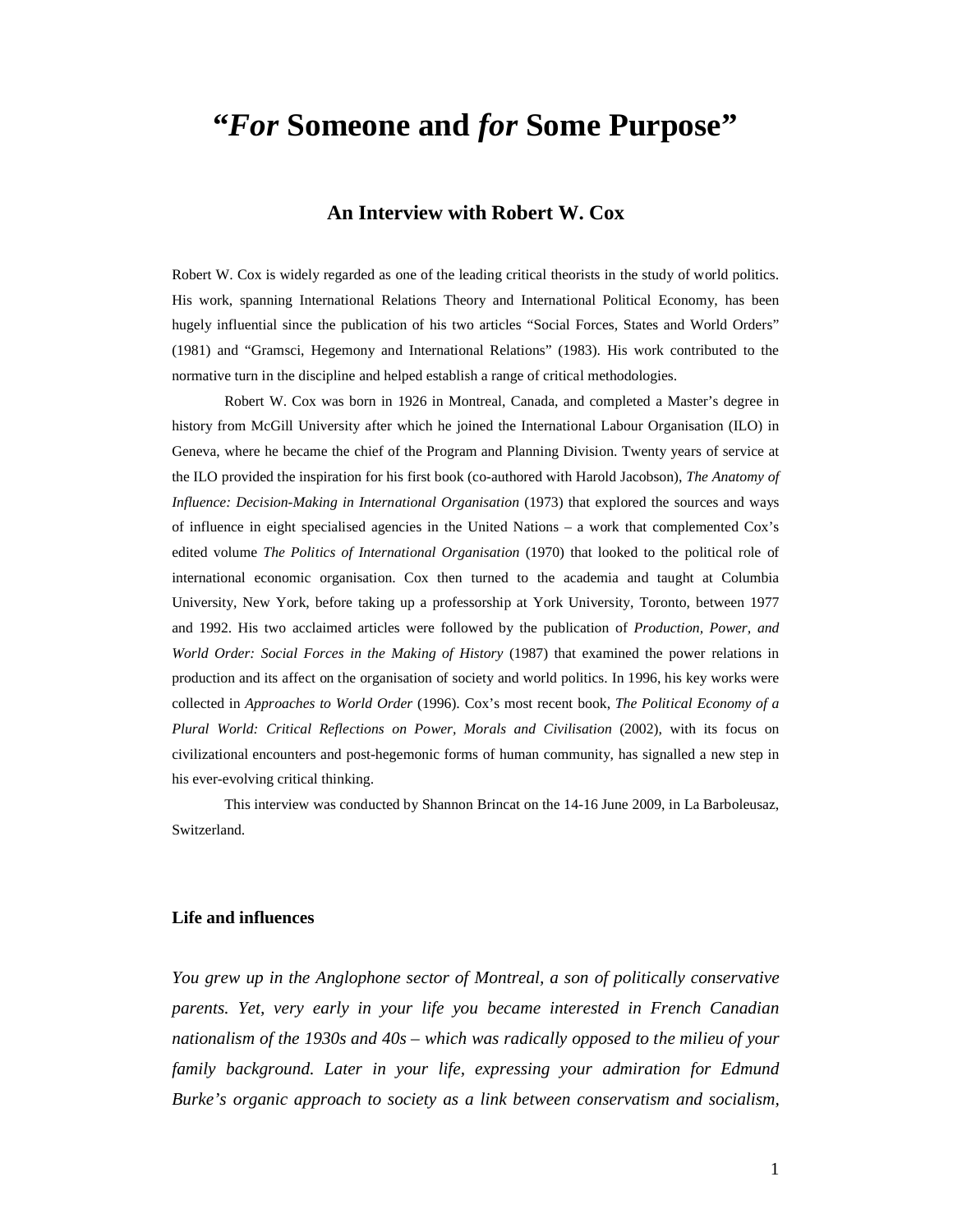*you argued that this form of conservatism was congenial to democratic socialism <sup>1</sup> Does your background explain the development of your thought?*

Montreal was a very divided city when I grew up. I lived where Englishspeaking people lived and then – even as a youngster – I became aware that there was a whole different world, not very far from me. I used to take long streetcar rides down into the East end of Montreal, just to see what it was like. I would go to political meetings in the French-speaking areas of town. This was something completely different from, and which hardly existed in, the English-speaking areas - because politics was hardly discussed in public there.

It interested me that there was this other society and that they had radical ideas in different directions from those in my own milieu. There was a strong nationalist movement part of which was channelled through the dominant provincial political party and part in more radical directions and there were fascist ideas that were very current there in the 1930s. The Catholic Church was important there, not just in terms of the dominant orthodox Church Catholicism, but currents within the Church – the Jesuits, for example, introduced the concept of cooperative movements.

I became sympathetic to the idea of more autonomy for French Canada, though the vocabulary in those days was different from today's. When growing up, I used to read *Le Devoir*, which was the intellectual French language paper (you might compare it to *Le Monde* in France). I was more or less in the current of experimental social ideas in French Canada which was only beginning in English Canada. In English speaking Canada there was a movement called the Cooperative Commonwealth Federation which later became the New Democratic Party. It did not have much impact in Montreal, but affected other parts of English speaking Canada. I would say that that these experiences of living in Quebec, with its then tight division between linguistic and ethnic groups and my small personal efforts to bridge those divisions made me more of an "international" person in vocation.

I thought of myself as a conservative, philosophically – but not as a supporter of the Conservative Party. I read Burke's *Reflections on the Revolution in France* (1790) and from that drew the idea of society as an organic thing in which everyone had responsibility towards everyone else from their position and role in society. I

<sup>1</sup> Robert W. Cox, "Influences and Commitments", in *Approaches to World Order*, Cambridge: Cambridge University Press, 1996, 24.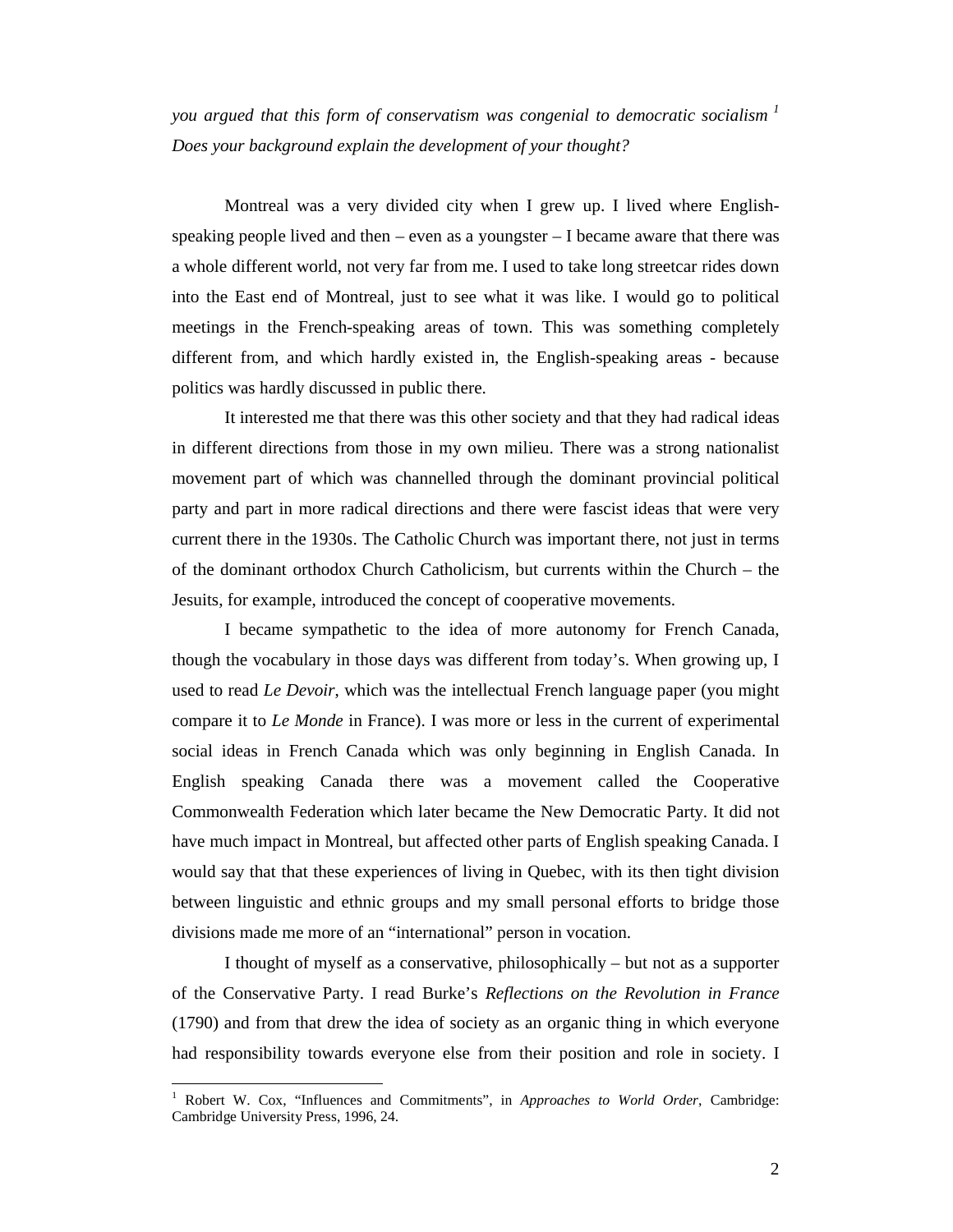thought that was the diametrical opposite of the exaggerated individualism that came to be represented much later by the likes of Margaret Thatcher as conservatism, which seemed to me nothing but a doctrinal revival of  $19<sup>th</sup>$  century free market capitalism. Burke's conservatism, for me, was closer to social democracy as embodied in the radical movements growing up in Quebec in the 1940s like the *Bloc populaire canadien* led by André Laurendeau who became the editor of *Le Devoir.*

*And then you started working with the International Labour Organisation (ILO). How did this happen, and what made you leave the ILO and work in the academia?*

Yes. It was against this background, just when I was in my graduating year, that the Principal of McGill University, Dr. Cyril James, called me into his office and asked if I would like to be interviewed for a job in the ILO, which was housed by McGill during the war. I really jumped at the offer because it was an opportunity to leave the Anglo-Canadian segment of Montreal – which was almost cut off from the rest of the world – and to go to Geneva and work in an international environment. This was a very important formative experience in developing my thinking. Not that the ILO was an especially radicalising environment, because it was very much part of the newly established world order.

When I was recruited at the end of the war, the ILO was opening up to a wider part of the world. The mass independence movements of the 1960s had yet to come about. The decades immediately following World War II saw considerable innovation in social policy. The ILO had a central role during those post war years. However, by the 1970s, I was beginning to wonder whether that phase of encouraging social initiatives hadn't passed. Bureaucracies never die, but they perpetuate themselves by doing over and over again what they did the last time, and I had a sense that that was happening in the 1970s. So it was a combination of personal frustration and the sense that I also wanted to be free to develop intellectually that led me to think of leaving the ILO.

With the permission of the Director-General, David Morse, for a couple of years I had taken leave from the ILO to teach at the Graduate Institute of International Studies in Geneva. I began to enjoy the opportunity of thinking for myself, and I began to write a little. I started off thinking about the structure of power internally – about business, labour and the role of government. I had written a piece about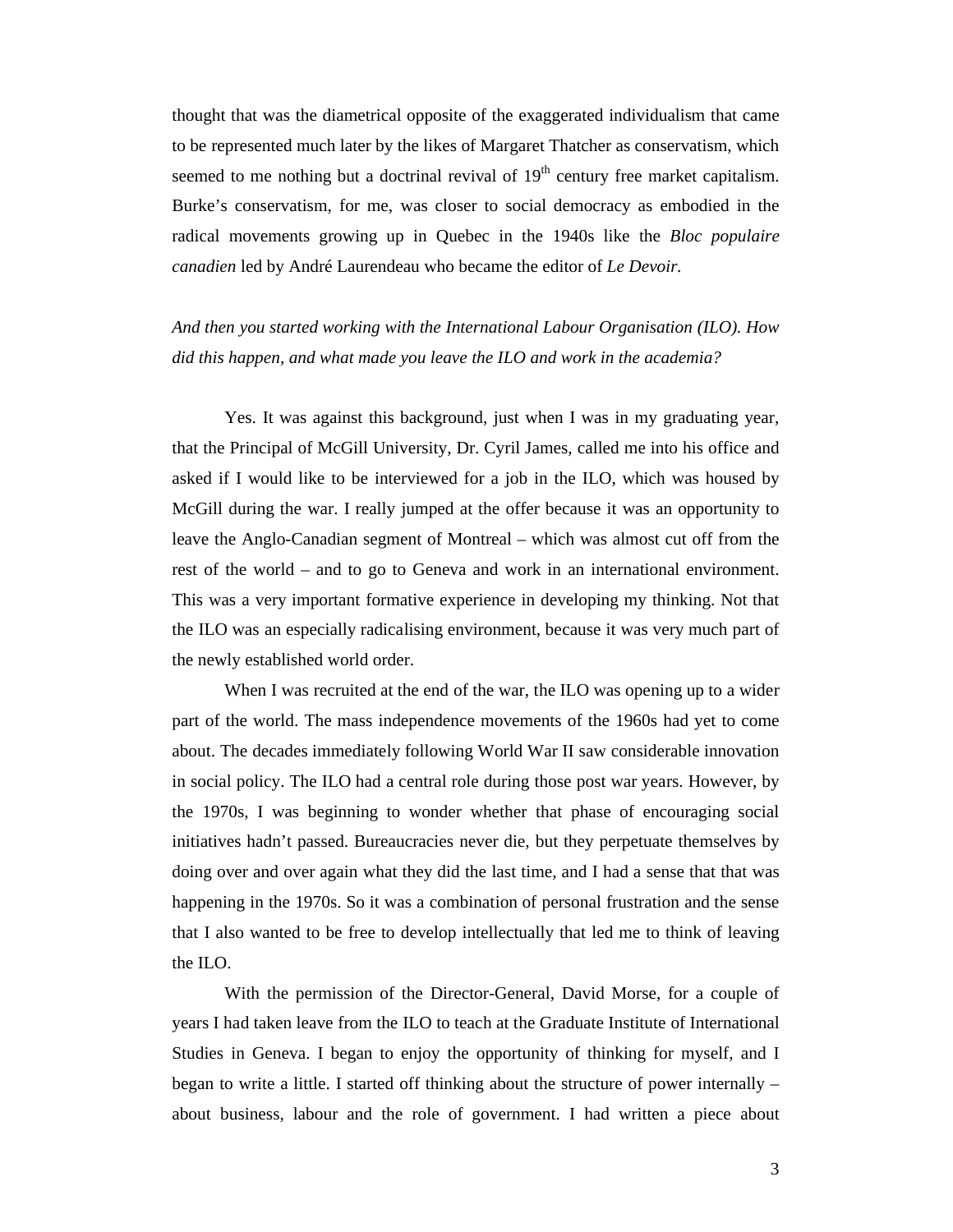leadership in international organisations based very largely on my experience working closely with David Morse. I showed it to Harold Jacobson, a close friend and professor of political science at the University of Michigan with whom I had been working on my own critique of international organizations who was in Geneva at the time. He liked it and took it to Hamilton Fish Armstrong, the editor of *Foreign Affairs*  in New York, who agreed that it should be published. The problem was that as a serving official with the ILO I was precluded from publishing under my own name, so from my point of view it should be anonymous. Hamilton Fish Armstrong hesitated because *Foreign Affairs* policy was to identify authors; however, ultimately he agreed. The precedent was George Kennan's famous article signed  $X<sup>2</sup>$  My article was entitled "The Executive Head" and was modelled on Machiavelli's *Il Principe.* So the article appeared with N. M. – for Nicolo Machiavelli –as the author.

Of course, it soon became widely suspected in ILO circles that I had written the article and all hell descended upon me from the authorities! This showed me that if I wanted to be able to express myself, I had better be someplace else.

*Your work has been labelled in different ways all over the years. Mark Hoffman, for example, has portrayed you as a critical International Relations theorist, whilst John Adams referred to your work as "watery Marxism." Meanwhile, Anthony Leysen has preferred to highlight your tolerance for diversity and eclecticism.<sup>3</sup> Is it useful to try to categorize your work?*

I think Susan Strange used the word 'eccentric' – she added 'in the best English sense of the word.<sup>4</sup> That's probably what I am: a non-conformist. I don't belong to any school or espouse any doctrine. You can see from the people I quote that they come from different contexts; they are not the ones other people tend to use. How many international relations scholars write about Giambattista Vico, Georges

<sup>&</sup>lt;sup>2</sup> George F. Kennan, "The sources of Soviet conduct", *Foreign Affairs*, July 1947.<br><sup>3</sup> Mark Hoffman, "Critical Theory and the Inter-Paradigm Debate", Millennium, 16(2), 1987, 231-249. John Adams, "Review of Cox, Production, Power, and World Order," Annals of the American Academy, Vol 501, January 1989, 224-225. Anthony Leysen, *The Critical Theory of Robert W. Cox. Fugitive or Guru?*, New York: Macmillan/Palgrave, 2008.<br><sup>4</sup> Cox is here referring to Strange's back-cover endorsement of Robert. W. Cox, *The Political Economy* 

*of a Plural World: Critical Reflections on Power, Morals and Civilisation*, (with M.G. Schechter), New York: Routledge, 2002.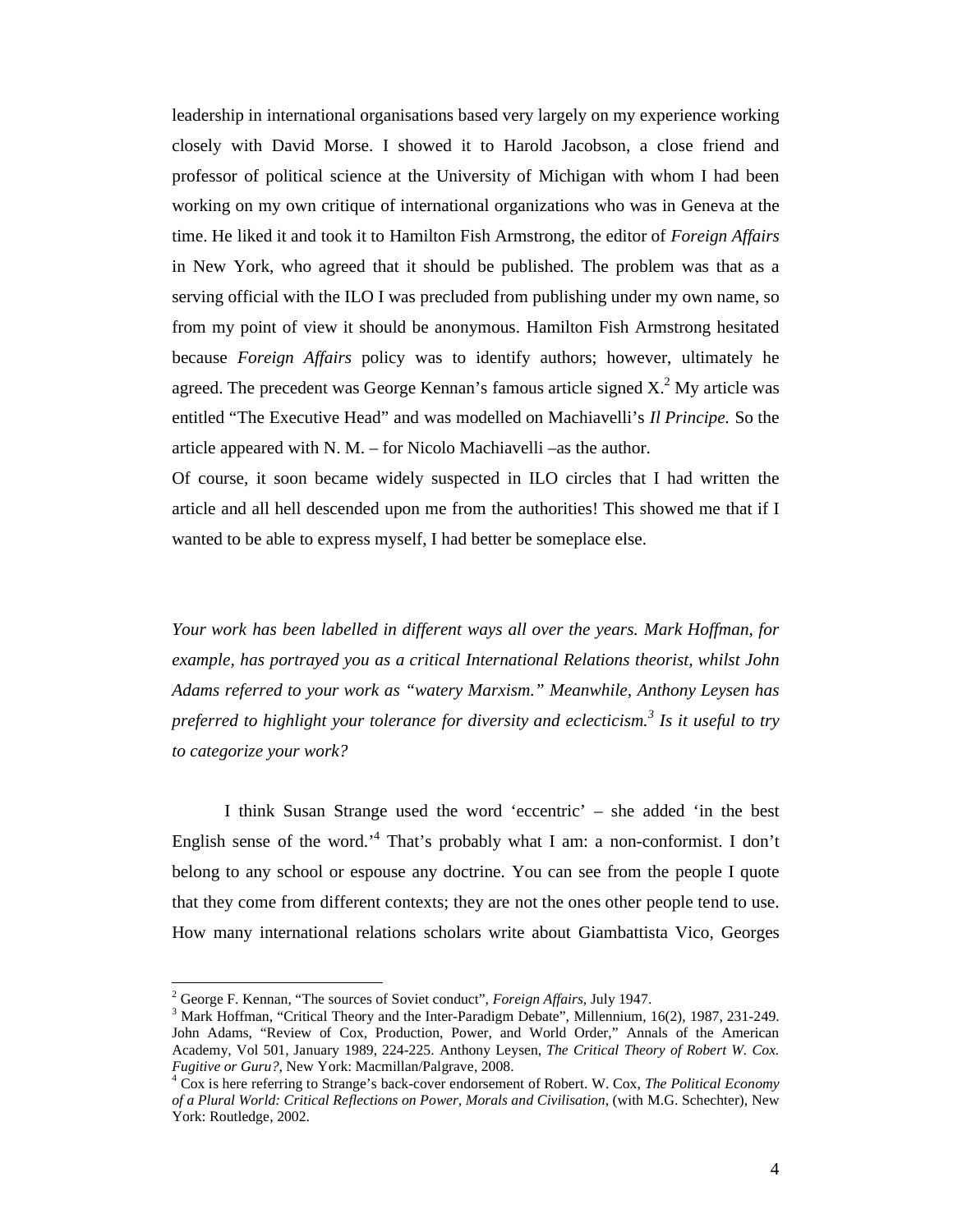Sorel or R. G. Collingwood? These are not thinkers that authors in this field today are necessarily familiar with. Since my itinerary or socialisation into the discipline has been different from that of most people in IR theory, I don't know a lot of the things that they know.

For example, take the Critical Theory of the Frankfurt School. I know about the Frankfurt School, but not much. That is, I have never read the works of scholars associated with it so thoroughly as for it to be part of my intellectual canon. Yet, people often say, 'but if you're a critical theorist you must have had some influence from the Frankfurt School.' I just never came about my work from that direction! I am perfectly agreeable to the idea that the Frankfurt School did a lot of useful things, but they were not part of my intellectual inheritance.

*At the same time, you are widely regarded as one of the key neo-Gramscian scholars in IR and IPE.5 How did you come across Gramsci, and how did he influence your thought?*

I discovered Gramsci after I left Geneva. The first time I remember hearing his name was around 1970 from a graduate student at the University of Toronto, when I was on a kind of sabbatical from Geneva. This young man talked about someone he called 'Gramski' whom he said 'was very interesting.' I'd never heard of him before, so I just made a note of the name in my mind. Then, while I was at Columbia, there was a professor in the Italian department who was interested in Gramsci and with his permission I sat in his undergraduate class on Italian literature.

I found Gramsci congenial to my own way of thinking because he takes an organic view of society and he does make the link between economics and ideas a central theme. One of the first things I wrote about his work was the piece published in *Millennium* on his concept of hegemony.<sup>6</sup> It seemed to me that Gramsci's idea of hegemony was very different from the current meaning of hegemonic power as the dominant military or economic power. His idea of hegemonic power was a process of thought, whereby people began to see a certain set of power relationships as normal.

<sup>&</sup>lt;sup>5</sup> Randall D. Germain, Michael Kenny, "Engaging Gramsci: International Relations Theory and the New Gramscians", *Review of International Studies*, 24(1), 1998, 3-21.

<sup>&</sup>lt;sup>6</sup> R.W. Cox, "Gramsci, Hegemony and International Relations", *Millennium*, 12(2), 1983.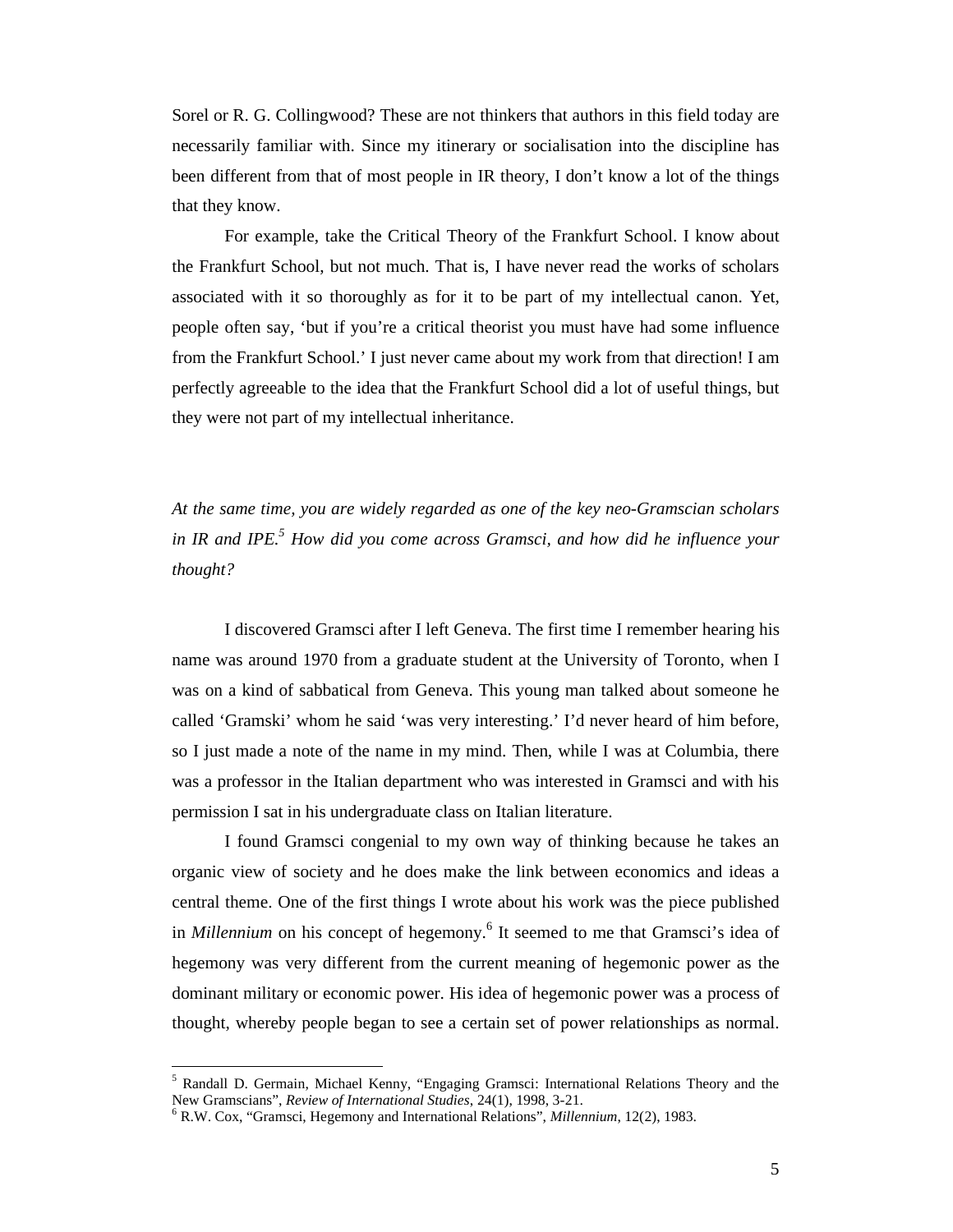This understanding of hegemony seemed to me a far more realistic way of thinking about world politics and world power. I read and thought a lot about Gramsci at that time and people started to call me a neo-Gramscian. I wondered, 'what was the *neo* for?'

However, I do not take Gramsci's thought as a package of doctrines to be applied systematically to any problem that I come upon.

#### *Do you consider yourself a pioneer or a 'field leader,' as Hoffman has put it?*

I have never thought of myself as a 'field leader.' I know that I'm fairly widely read, probably more so in Britain and in Europe and other parts of the world than in the United States, where, as Jerry Cohen suggests, $7$  I'm more of an underground author. You may not find me on many of the prescribed graduate reading lists or in bookshops at universities, but you'll find that I am read by graduate students.

I don't regard myself as a leader, just as I don't regard myself as founding a school or being a member of a school. I do my own work as an individual. The fact of having worked in a rather bureaucratic mode for about 25 years in an international organisation like the ILO gave me a certain experience of the way things happen internationally and nationally – particularly as regards the interactions between unions and management and governments. So I am inclined to think in terms of what is the real world today and what are the opportunities for breaking into something new – but not in terms of redesigning the whole picture or bringing it about in accordance with some master plan.

#### **Critical theorising**

<sup>7</sup> Benjamin Jerry Cohen, *International Political Economy: An Intellectual History,* (Princeton University Press, 2008.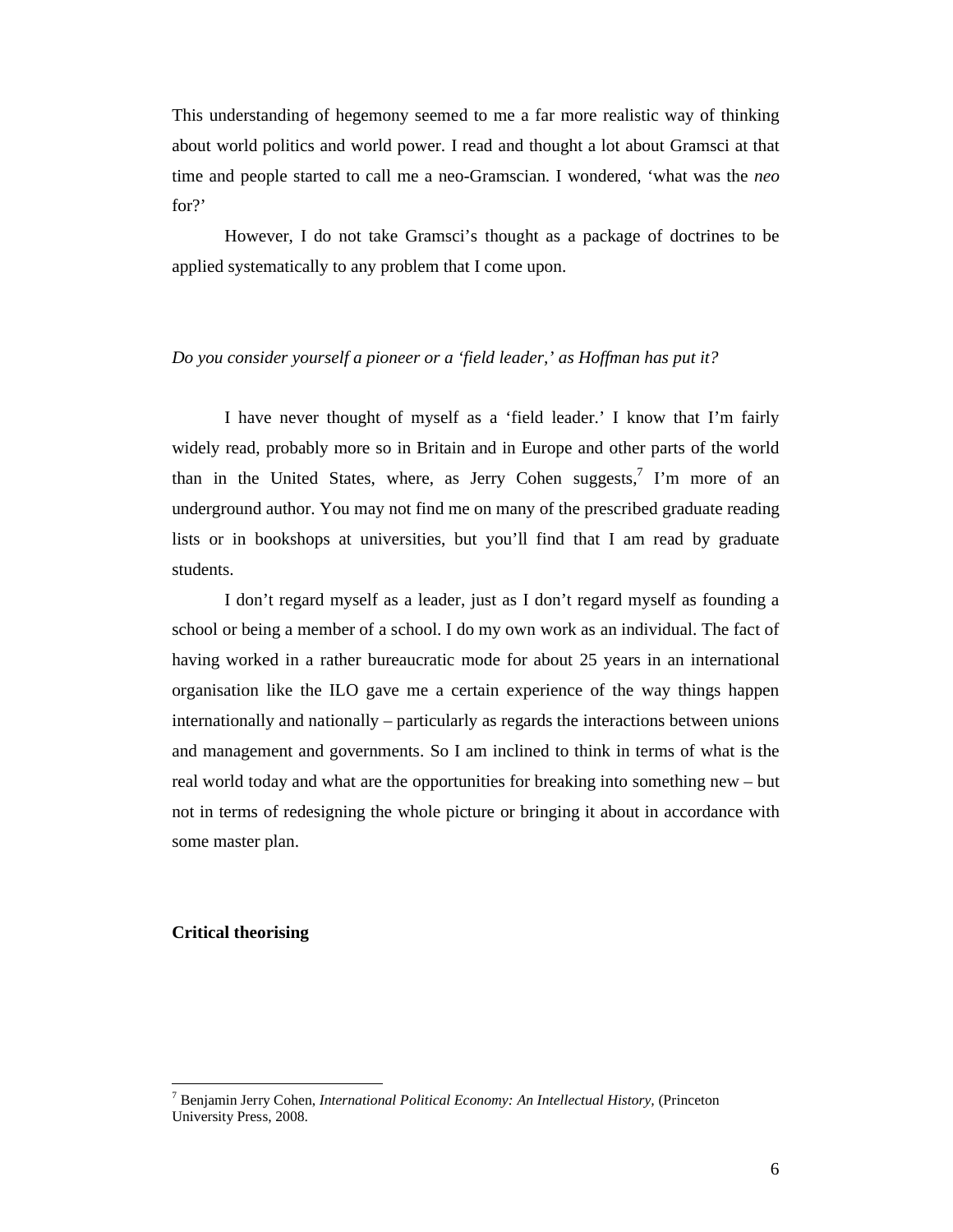*If, as you have so famously stated, 'theory is always* for *someone and* for *some purpose,'<sup>8</sup> what would you say is the purpose of your theory and who is it for?*

That statement was an admonition to be critical – a call to get one to find out what any particular theory is for. It was also, if you like, a sceptical or critical reflection on the nature of theory, a reminder that theory is not something which exists in some absolute sphere. Whoever is developing a theory is trying to achieve some goal. Often, that goal is not explicitly stated but it should become evident with some reflection upon the work and the circumstances in which the theory was developed. That phrase was a general encouragement to be critical, to refuse to accept a theory at face value, to look at it and see where it comes from, what it was designed to achieve, the context in which it was developed.

I did not anticipate the impact that the article "*Social Forces, States and World Orders*" would have. I am however pleased that it did have such impact. At the time, the article was not conceived as a breakthrough or a major contribution, but merely as a sketch of the way my own thinking was going. It was Susan Strange who suggested I publish the text. It might have been the most succinct statement of my process of thinking that I have ever published!

In that article, I argued that E.H. Carr was an example of the historical approach and that Hans Morgenthau was much more in the American (positivist) mould, which tried to reason like the physicists and the chemists. I don't think history is related to that kind of science at all. I still follow the approach laid out in my book *Production, Power and World Order*: we need to look at the material conditions, ideas, institutions, production relations and world orders but not in any systematic form. I hope that my thinking is not fixed in rigid form. I hope that it is continually evolving – at the moment, perhaps more in the realm of ideas and civilisations, rather than in terms of thinking about political structures. I like to think historically and I feel that thinking in this way is more in line with continually evolving thought, rather than with thought that follows rigid parameters to be applied to all circumstances.

So my intention was not to prescribe a method to be followed, but rather a set of ideas that may lead to further ideas. Basically my approach is historical. Theories arise out of historical situations and the problems or dilemmas they create for the

<sup>8</sup> R.W. Cox, 'Social forces, states and world orders: beyond international relations theory', *Millennium*, 10(2), 1981, 128, emphasis in the original.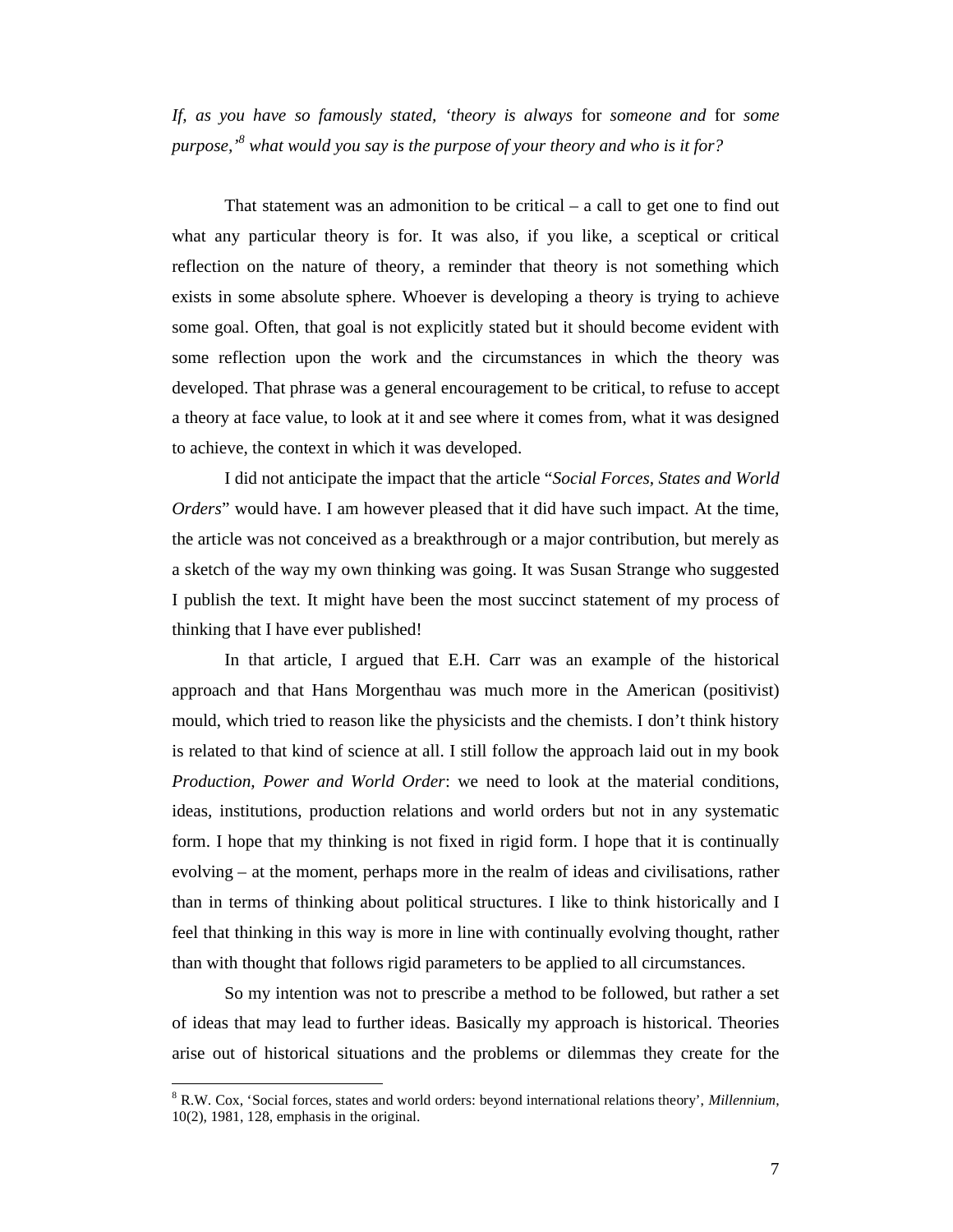people who are experiencing them. The theoretician is the person who can synthesize all this and propound a way to think about it. I have sketched a number of factors that frame any situation and need to be taken into account in theorising – like the prevailing institutions, the material conditions and the prevalent ideas and ideologies. Purpose is normative, and my aims could be summarized as achievement of greater equity in people's material life, a greater sense of understanding and tolerance of differences in culture and ideas and a means of moderating conflict among peoples. This is no small matter as I see economic crisis leading to more inequality, economic inequalities embittering cultural, religious and ethnic conflict, and the whole becoming very unsettling for global and regional peace.

*But do you still agree with the distinction between 'problem solving theory' and 'critical theory'?<sup>9</sup>*

Yes, I think so. At the time, I thought that people might find it useful. Recently, someone suggested that the distinction was now pretty much *passé*. All I meant to say was that 'problem solving theory' is something useful. It is useful in circumstances where you can bring together all of the constraints bearing on a situation and find a solution within that situation. In other words, it works within the assumption of overall stability.

Critical theory, in my mind, is much more a historical mode of thinking. It recognises that the existing situation is a transitory one and that maybe what one needs to be looking for is not just to solve the problems that are inherent within it, but to look for the openings that are likely to bring about structural change in the future. So I think that critical thinking is directed more towards historical change, whereas problem solving means thinking within the existing historical structure about how to overcome the difficulties that might arise.

*In this context, what is the role of the critical theorist?*

<sup>&</sup>lt;sup>9</sup> R.W. Cox, 'Social forces, states and world orders: beyond international relations theory', Millennium, 10(2), 1981, 129.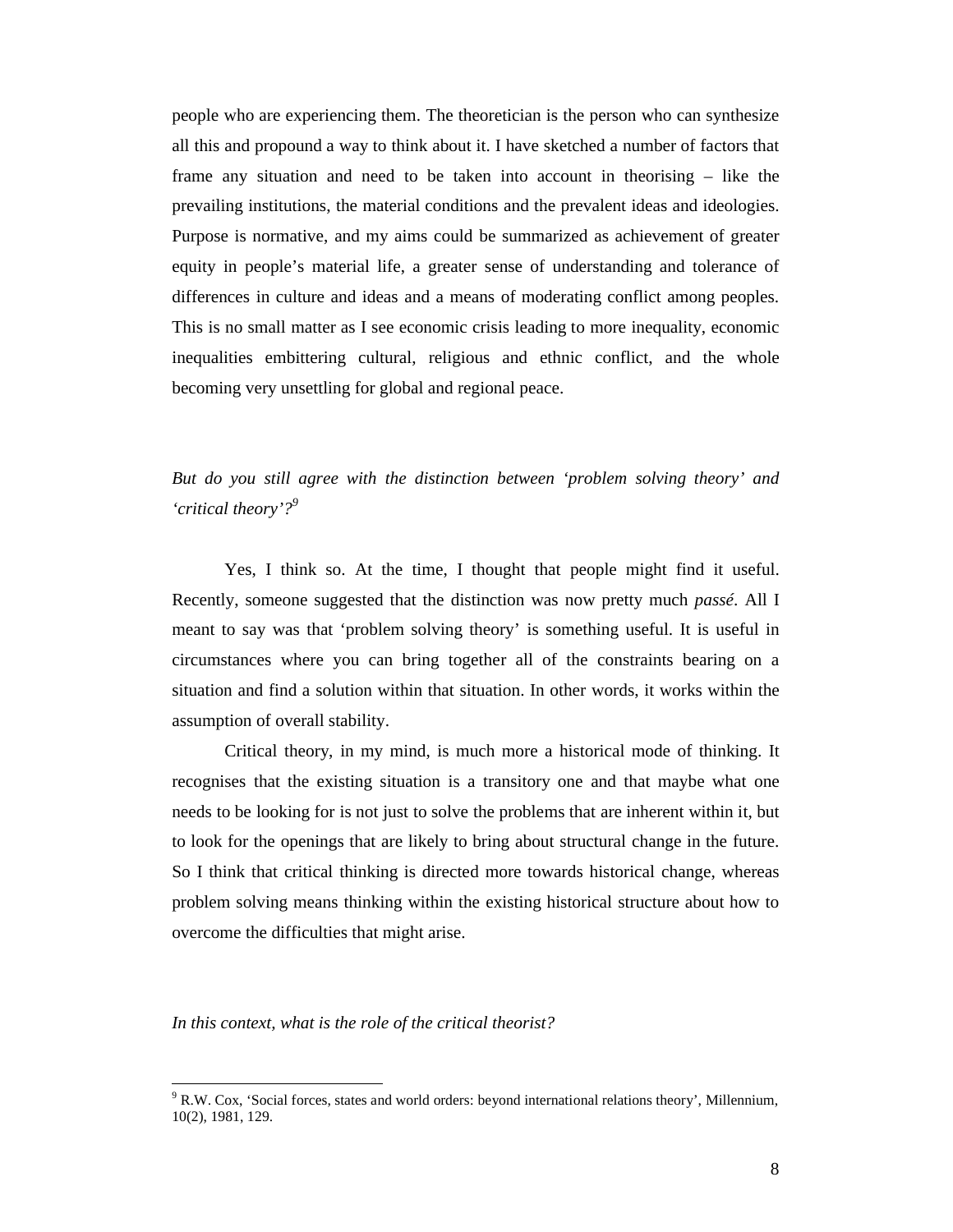The role of critical theory is to examine current proposals and doctrines and to – I do not know whether the term 'deconstruct' is appropriate in this circumstance –to show how they have originated, what are the things that they protect and, if you are hoping for change, what possibilities exist within them. It requires thinking of alternatives. Critical theory is a mode of thought that exposes the common current doctrines as inadequate in dealing with global problems, and that tries to find other elements that could be thought of, either separately or collectively, as an alternative.

Yet it is difficult to foresee how an alternative view arises other than accidentally, that is, provoked by specific events that shock people into rethinking their circumstances. I think that is probably more likely to happen that way than for them to be convinced by sophisticated argument.

The role of the critical theorist, then, is to be aware of forces of opposition to the established order, and to bring them to the light so that others are not only aware of them but can evaluate them in terms of their own thinking – assessing whether there are compatibilities and common aims. I am talking about working from the level of society rather than from a formal institutional structure. We need some sort of feeling at the base of societies, so that people can recognise more common concerns with 'others.'

This movement will also have to be one that bridges different civilisational groups or national entities that represent civilisations. This is very difficult because at the base of society people are mostly concerned with their survival as individuals and families and cannot afford the luxury of thinking about what is happening in other parts of the world. Yet I think more and more people are becoming accustomed to things that are global or at least regional in scope. Developing a transcivilisational way of thinking will be a long and gradual process; and whether it will be able to save the world is still an open question. But I believe that recognising and accepting difference is a minimal requirement for long term survival – minimal but essential.<sup>10</sup>

*Do you think that there is the danger that we have become too socialised within existing structures for alternatives and possibilities of change to emerge?*

<sup>10</sup> See, in this context, R.W. Cox, "'The International' in Evolution", *Millennium*, 35(3), 2007.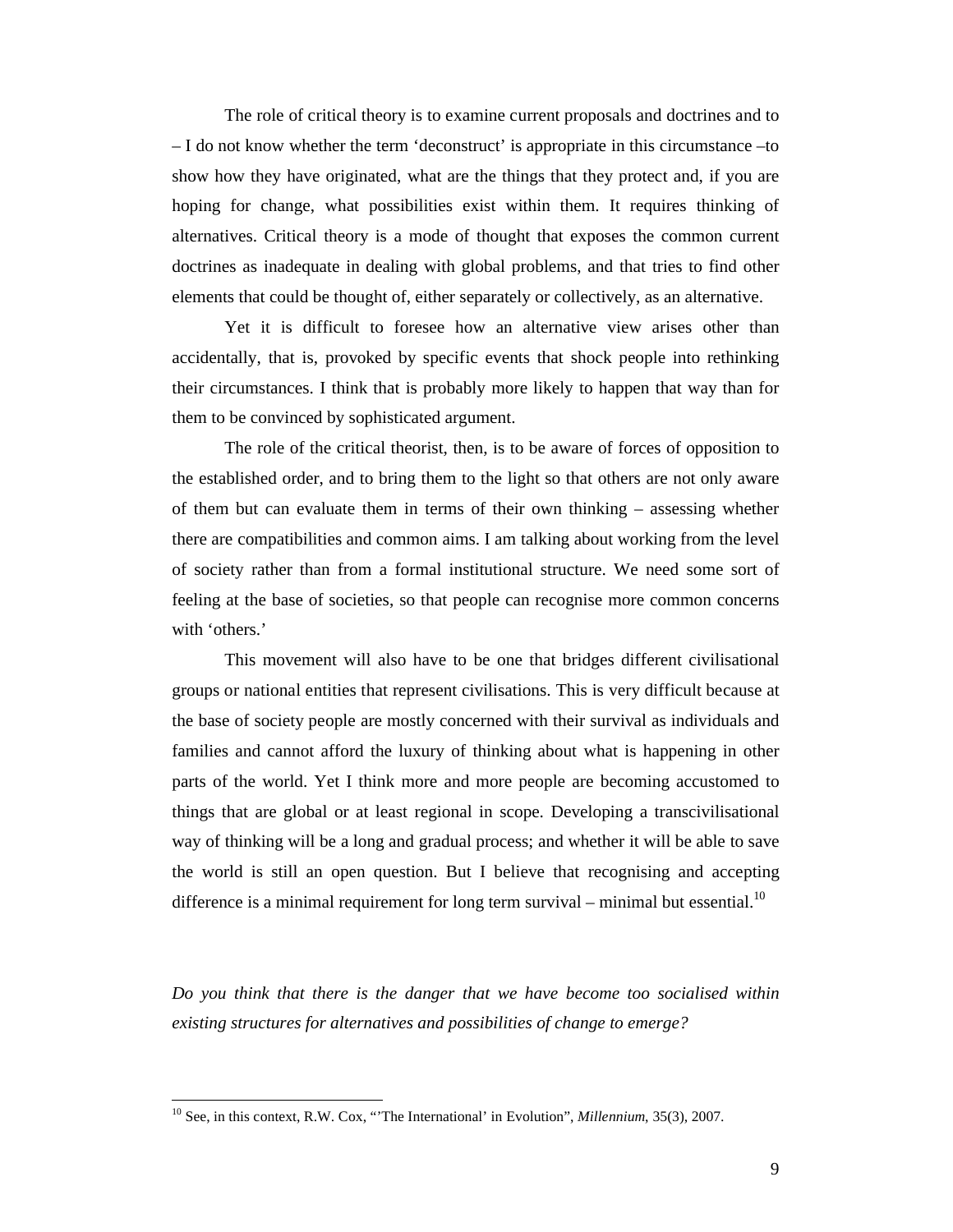Maybe this is putting me in the optimistic category, but I think that people's sense of where they are in the world is subject to pressures that are global in character. I do not want to use the word globalisation because I think that, like democracy, it has been used in many different ways, mainly supportive of the idea of a gradual convergence towards a global free market economy which would be dominated by the United States. By 'global pressures' I mean those problems that arise in different parts of the world, and which no longer affect just a particular local area, but everybody else.

Now, as people become more and more aware of this process, their mentality is being forced to change by the very things that happen – rather than by preaching and propagation of ideas among people. It may be that feeling the impact of these global pressures will induce people to change and will feed into the support of civil society groups that have been pushing for such changes. But we are speaking in very abstract terms as behoves intellectuals!

## *Let us be more specific, then. Do you think that there is any global pressure nowadays that can force people to rethink their circumstances?*

I would probably put my bet on the environment issue: saving the biosphere. I think there is some evidence to suggest that people have become alive to that in most parts of the world. Even in China, a country bent on economic growth, which is consuming more and more of the oil reserves of the world and is polluting more, there is a real concern – on the part of the government at any rate – for the implications of this growth in terms of climate change and the environment. This is because China is a very vulnerable place in terms of its land surface and what it can produce. It does not have expendable land resources to be able to feed itself with its massive population growth, so it has got to be concerned about the global environmental situation. In various ways, it seems to me that this concern is spreading.

However, when there is an economic crisis, these concerns retreat. We saw that in Canada when Dion's campaign for a green policy was rejected by the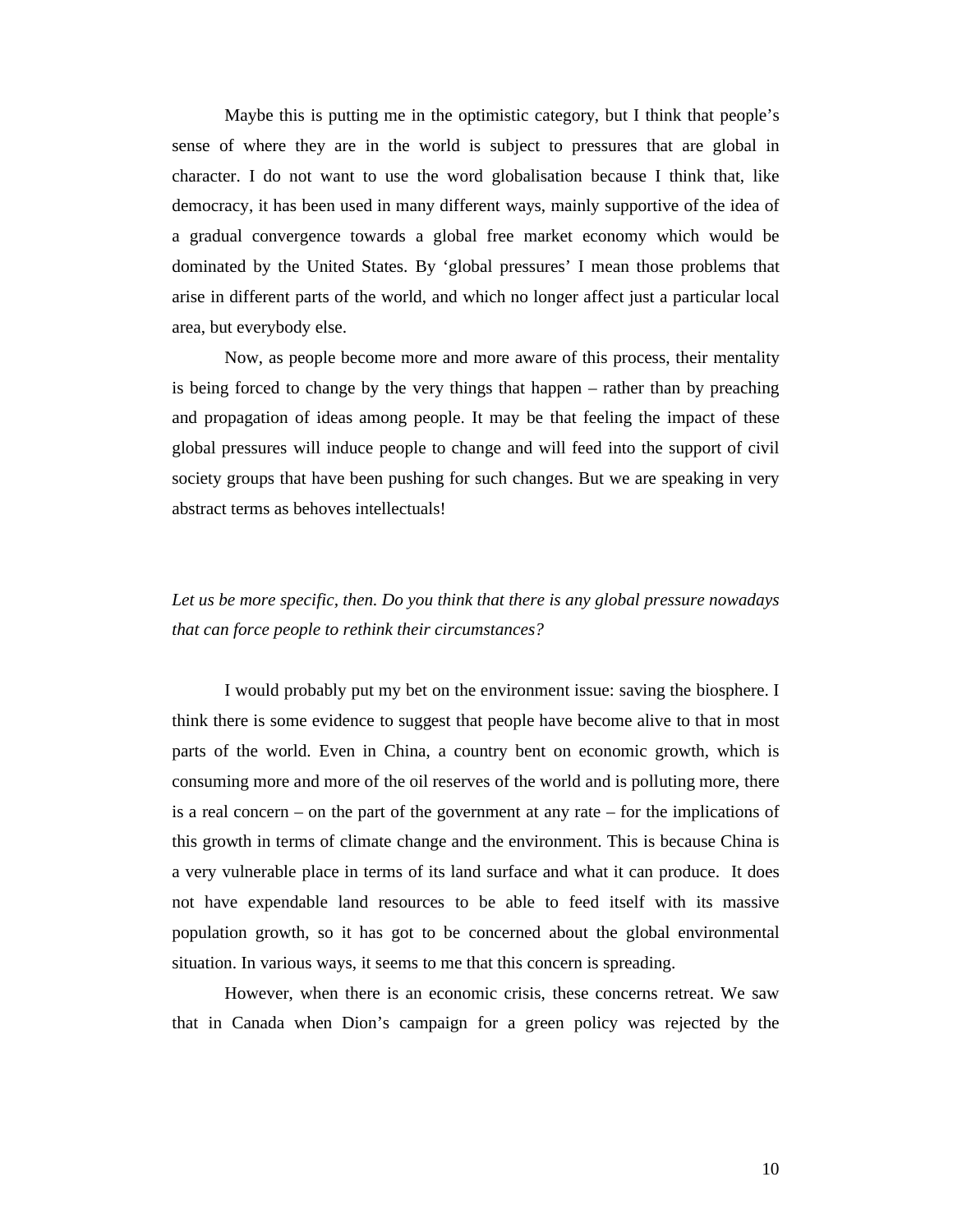electorate.<sup>11</sup> The main chance for Green parties lies in becoming a platform for the expression of ideas that are sometimes picked up by civil society movements. However, developing a sense of collective responsibility about the environment is a very gradual process, and it seems to wither whenever there arises a crisis related to something as immediate as the economy. When confronted with an obstacle in the global economy the problem of the environment is deferred

#### *What about the role of political programmes?*

-

I was reading an article in *Le Monde* a couple of days ago by Edgar Morin, a French sociologist and philosopher, who has broadened the field of sociology into a way of thinking about the world as a whole.<sup>12</sup> This piece focused on to the issue of climate change and the issue of, not just developing policies, but of working towards a fundamental change of people's sense of their relationship to nature. In other words: a kind of long-term reshaping of people's mentality in what concerns the relationship of humanity to nature.

I think he was probably right in suggesting that this will either come about through a series of shocks, or it will not come about at all. But I don't think I can see any existing programme or a set of existing institutions that could make it happen. Certainly, we need to develop and spread ideas that question who we are in relation to nature, that make us of think of ourselves as part of nature rather, rather than nature as something to be exploited for the benefit of mankind.

This requires a rather radical change of the way people think about themselves and the world. I do not think there is any programme that you can devise that will make that happen. But it may take place as a result of a whole series of negative circumstances that shock people into questioning the way they think about themselves now.

<sup>11</sup> In the Canadian general election of 2008 the leader of the Liberal Party, Stephane Dion had based is campaign on an environmental programme. The Liberal Party suffered its worst defeat in recent history.

 $12$  Morin had used the term 'politique de civilisation' from the late 1990s to synthesize his transdisciplinary perspective. See Edgar Morin, *Pour une politique de civilisation* , Arléa, Paris, 2002. The article Cox is referring to is Edgar Morin, "le quantitatif, le qualitatif... et la politique", *Le Monde*,  $13^{th}$  June, 2009..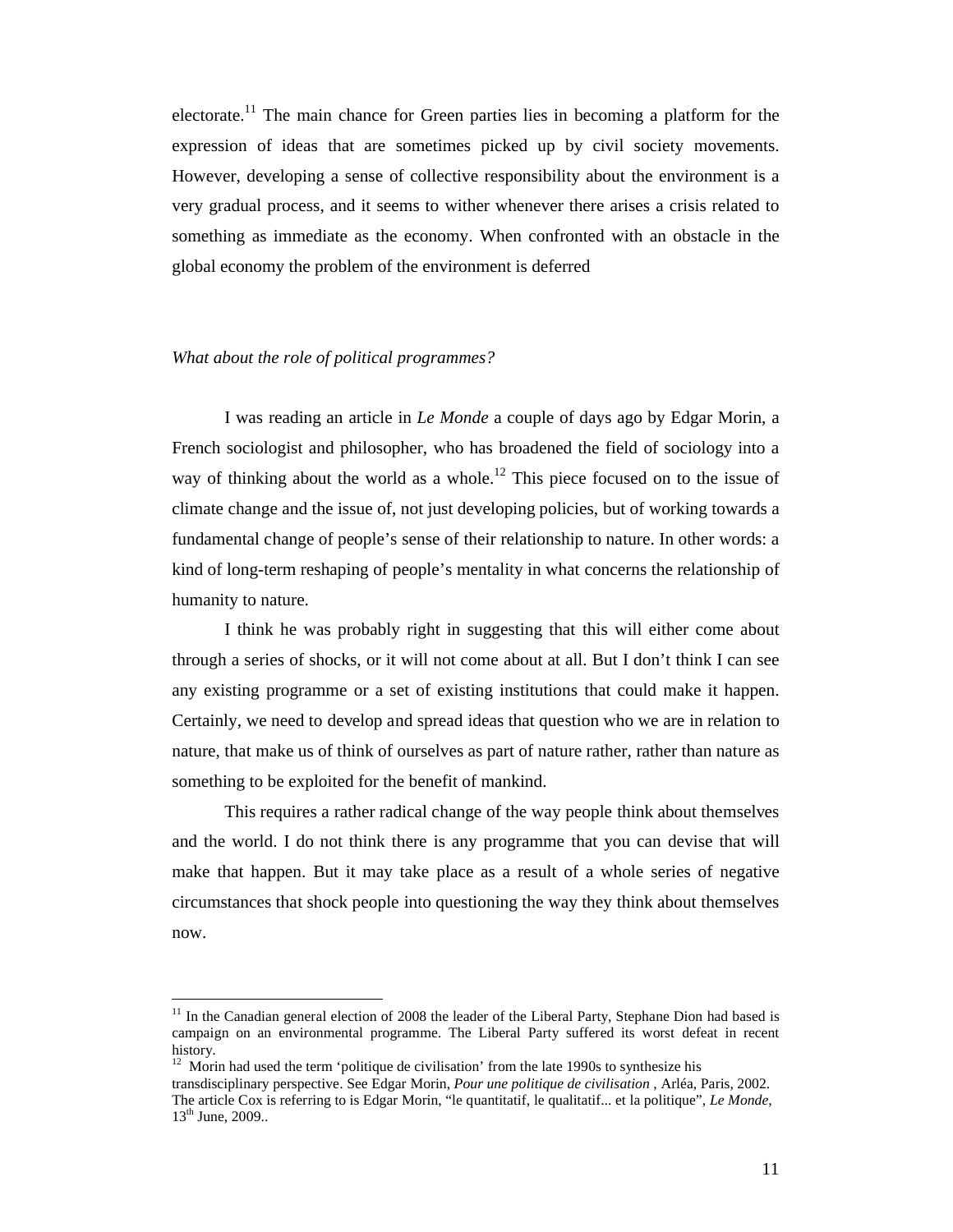*In your work, critical theory is connected to history. How do your critical-theoretical concerns reflect in your choice of research methods? In particular, what is the importance of the synchronic and diachronic analysis of historical development? And how does your dialectical methodology work? <sup>13</sup>*

Braudel is very good in synchronic analysis.<sup>14</sup> He wrote about a particular period of world history – exploring the interrelations of different peoples and countries at one particular period. Nonetheless, he was also very sensitive to the development going on within each of those areas. Sometimes the development is synchronically interrelated because what's developing in one country will have an impact upon other people who are in contact.

One can say therefore that the diachronic and synchronic dimensions go together – especially in the broad landscape of regional or global history. It is not a question of selecting one over the other. Yet most of the social sciences do focus solely on the synchronic dimension, which prevents them from observing patterns of change over time. This is where the idea of critical thinking comes in: its purpose is to examine the synchronic for the elements in it that are breaking down and opening up opportunities for change. It is a question of keeping the two together rather than picking one or the other. But I do think the synchronic is more conducive to problemsolving theory, since its method takes one slice of time and ignores the potential for change.

In regard to dialectics, very simply: there are antagonisms in life and world history, and these antagonisms create change. Yet I don't think there is any way that you can predict change. Change is going to happen, but you cannot predict what that change is going to be. This takes you back to what Collingwood called the "inside"

<sup>13</sup> See R.W. Cox, "Civilisations: Encounters and Transformations", *Studies in Political Economy*, 47, 22, Cox, Robert W. "Civilisations and the twenty-first century: some theoretical considerations", *International Relations of the Asia-Pacific*, 1, 2001, 121 and R.W. Cox, "Realism, positivism, and historicism" (1985), in *Approaches to World Order*, Cambridge: Cambridge University Press, 1996, 49-59.

<sup>&</sup>lt;sup>14</sup> Cox's dialectical method aims at identifying the contradiction that may lead to the system's transformation. See R.W. Cox, 'Social forces, states and world orders: beyond international relations theory', *Millennium*, 10(2), 1981, 127. Also R.W. Cox, "Civilisations: Encounters and Transformations", *Studies in Political Economy*, 47, 13 citing Fernand Braudel, *A History of Civilisations*, (R. Mayne trans.), London: Penguin Press, 1994, 8.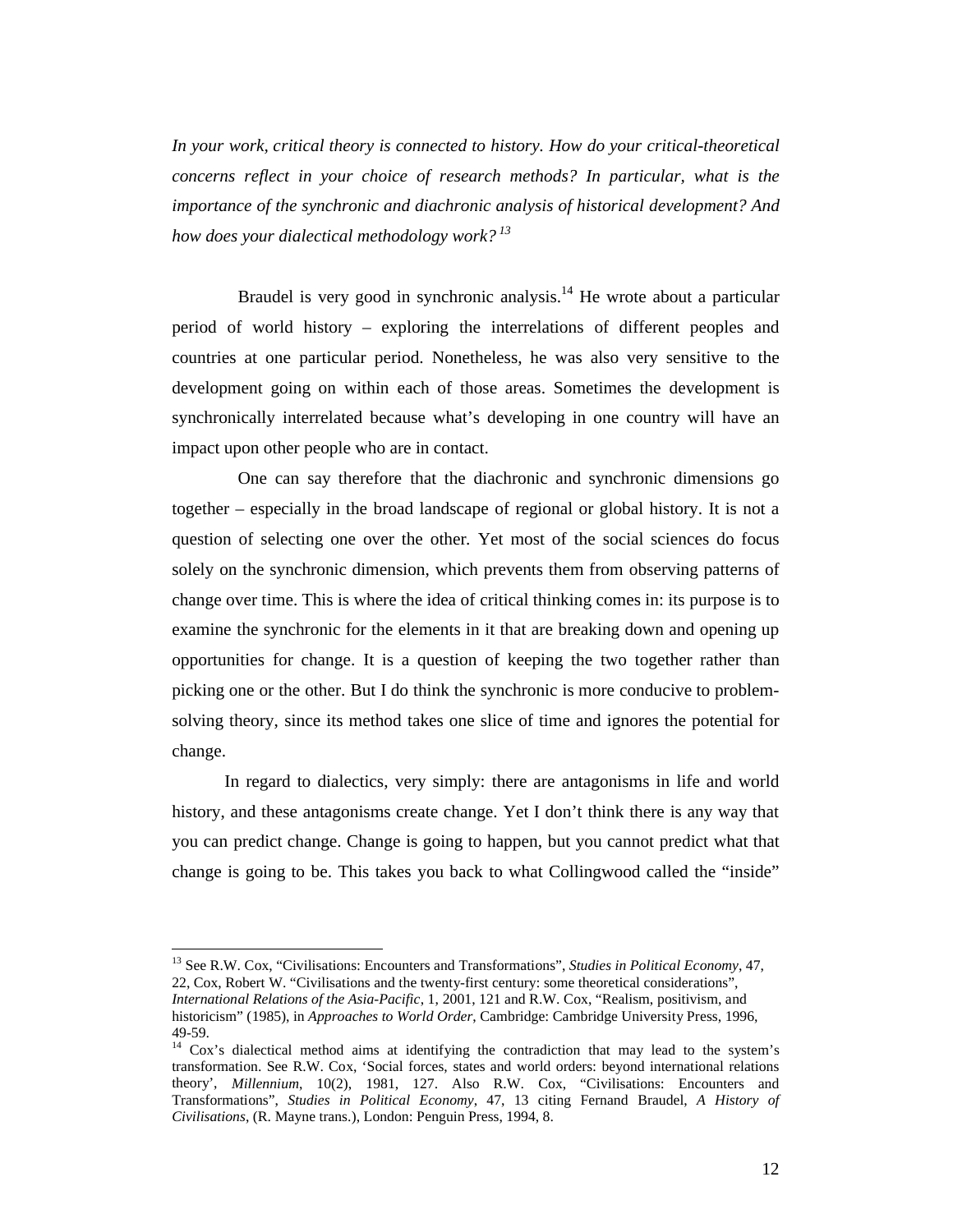and "outside" of history.<sup>15</sup> The outside is what positivism sees, what the observer of events records, what you can measure and quantify. The inside is the thought process that appraises the reality of the outside and introduces the direction of change. History will see both the inside and the outside. Whereas positivism just sees the outside and assumes that the observer is separate from what is being observed, the historian understands that the very act of observing is an act of doing that makes the observer part of the action. This too is the role of the critical theorist. You don't examine things just to see what they are; you have some intention of improving the situation, of moving it in a direction you find more beneficial for mankind.

#### **Emancipation, progress, and the post-modern critique**

*The defining feature of critical International Relations theory is said to be its emancipatory interest. While you do advocate greater social equity in the transformation of society, this has always been done within the context of a pessimistic philosophical position. As you stated in "*Globalisation, Multilateralism and Democracy*", you have "the pessimism of the intellect and the optimism of the will." quote.16 How would you say that your thought relates to the concept of emancipation, given that you never referred to it directly and are pessimistic about its attainment?*

Emancipation, to me, means emancipation from slavery. I suppose that in general terms it is probably used to mean making things better or allowing people to express themselves more freely. But I have never found that I could use this word comfortably. This is because I've always felt that it might mean more than I meant, or it might not mean what I meant. It's one of those words that create a question mark in my mind. So I have just avoided it. However, I understand it when other people use it

<sup>&</sup>lt;sup>15</sup> R.G. Collingwood, *The Idea of History*(1946), Revised Edition, Oxford: Oxford University Press, 1994.. See also Robert W. Cox, "Influences and Commitments", in *Approaches to World Order*, Cambridge: Cambridge University Press, 1996, 28.

<sup>&</sup>lt;sup>16</sup> This is a quote from Gramsci who had borrowed the maxim from Romain Rolland. See Antonio Gramsci, *Selections from the Prison Notebooks*, New York: International Publishers, 1971, 175, footnote 75. See R.W. Cox, "Globalisation, multilateralism, and democracy" (1992), in Approaches to World Order, Cambridge: Cambridge University Press, 1996, 527, 531.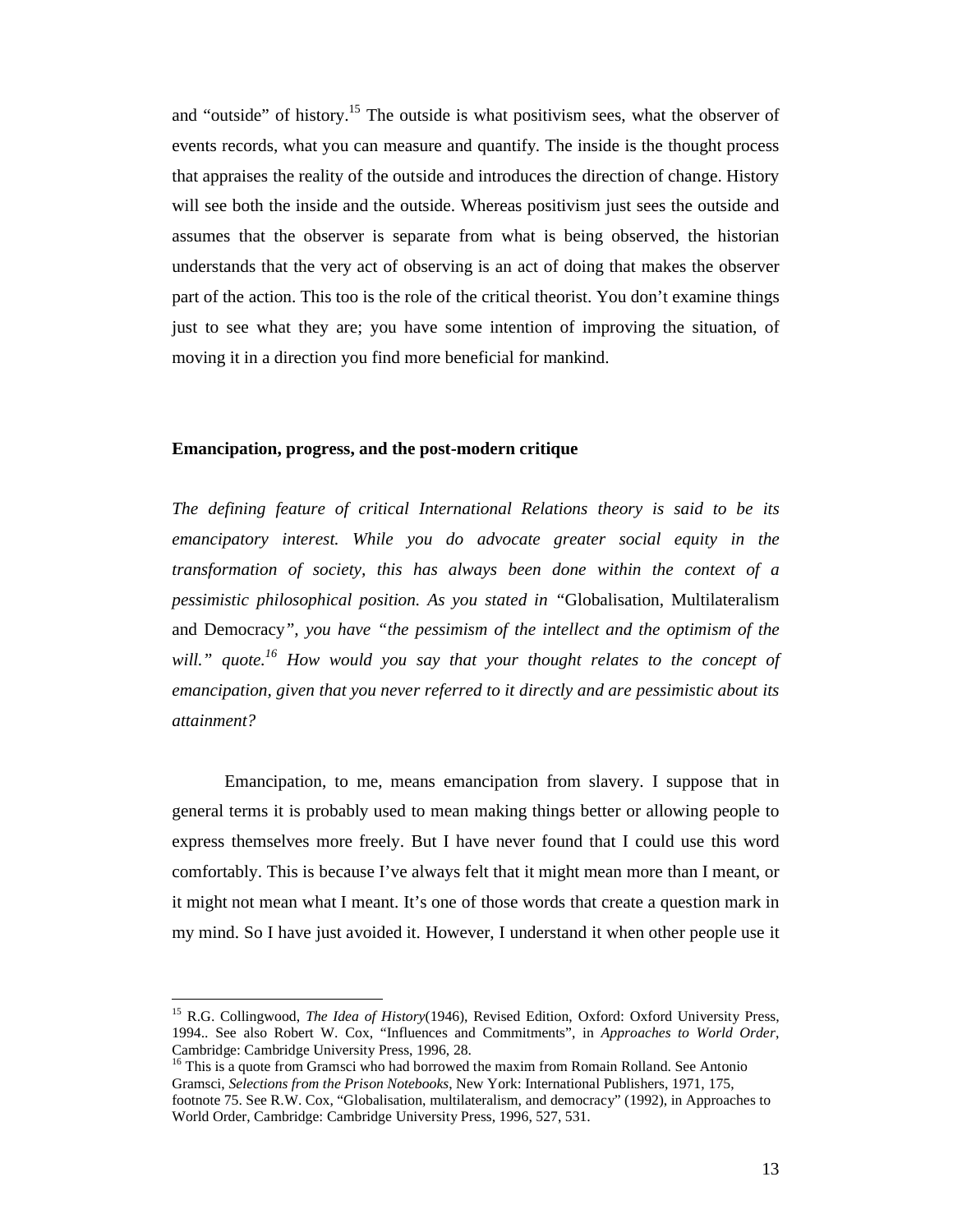and I try to interpret exactly what they mean by it. I'm neither for it nor against it, but I don't use it because of how people may read it if I were to use it.

I think the idea of being critical is bound with the concept of emancipation, since, after all, you are criticising the established way of thinking. The established way of thinking is usually something that works to the benefit of an established power or social structure, so that if you are writing critically you are writing with the implication of some kind of change that can be made to that social structure. You are not accepting the world just as it is; you want to see where the existing world can open up, where there are cracks in the existing social establishment of power, and you try to envisage those cracks in such a way as to advance, I would say, *social equity*, meaning less inequality in material circumstances and in life opportunities.<sup>17</sup> This is a very vague concept, it is true, but I feel I can use it a little more easily than emancipation.

#### *You are, however, pessimistic about the achievement of social equity…*

I'm thinking of criticism as being in the interest of the improvement of conditions for the general mass of people. However, I am doing so *pessimistically* because, first of all, you have to be aware of all of the constraints that make the present order the way it is, and the resistance to change that it embodies. That's the pessimistic part, if you like – you can call it realism as well – so as not to assume the utopian standpoint, according to which if you think 'nice thoughts' they are something that can necessarily be achieved. For this reason, I have put emphasis on the realities that are being faced in making such attempts, but trying to find a way through those realities in order to move things much more in a socially equitable direction.

*But how does this pessimism connect with the optimism that is inherent in every theory that assumes the possibility of change?*

<sup>17</sup> Cox refers to this concept in R.W. Cox, "Influences and Commitments", in *Approaches to World Order*, Cambridge: Cambridge University Press, 1996, 34-35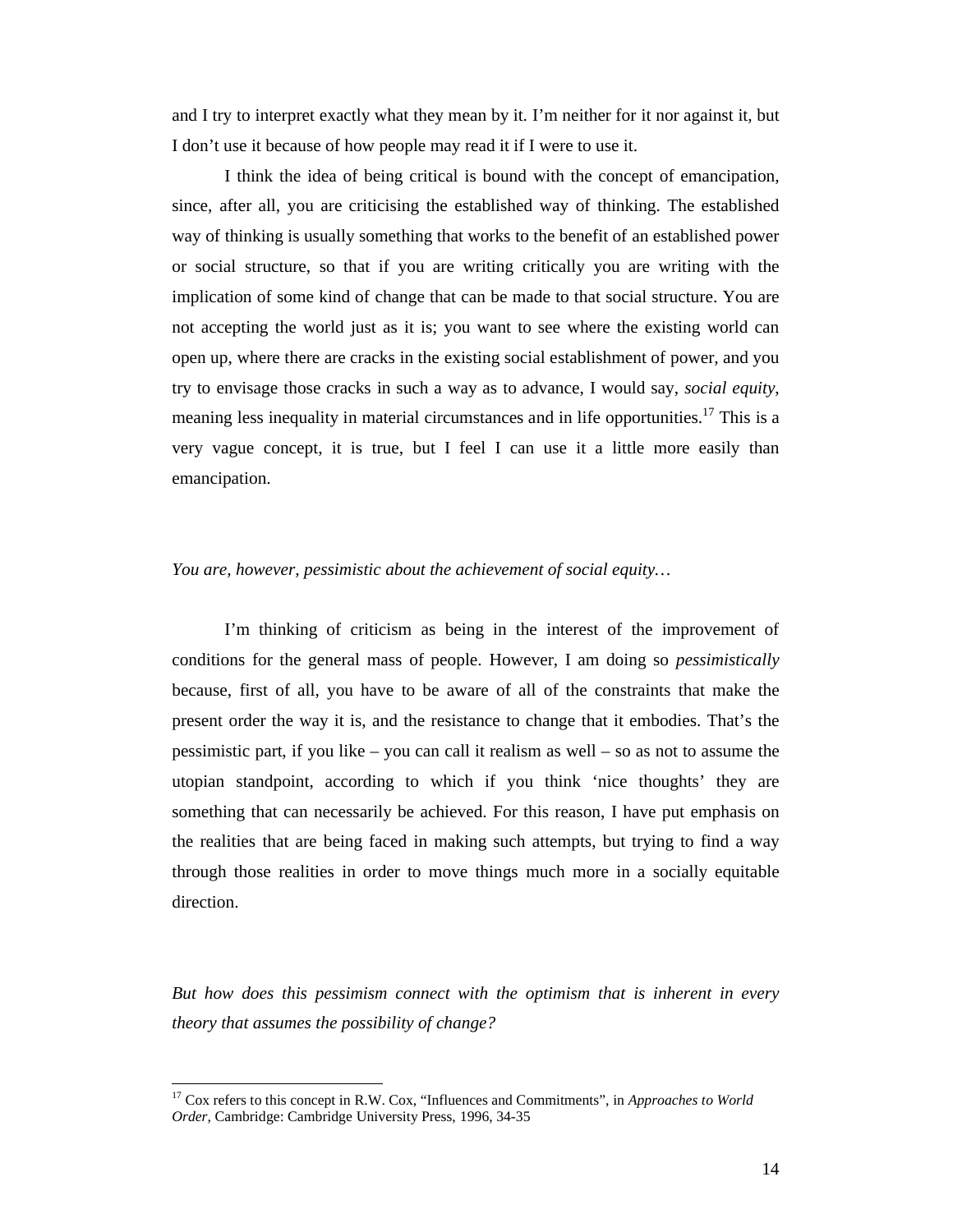I don't think that the two terms are necessarily the negation of each other. I think pessimism is a keen sense of obstacles and not necessarily a rejection of the possibility of change. Pessimism is an appreciation of all the difficulties inherent in making significant change.

Recently, there has been tremendous optimism over Obama's win – and yet when I see that he's appointed Hilary Clinton, that Robert Gates is still there, or that the same team from the Pentagon is still there, then I don't see much evidence of change. What they're doing and intending to do in Afghanistan and Pakistan seems to be a reinvigoration of old policies. It seems evident that there are entrenched institutions and forces. Even if Obama wanted to change them, he couldn't. Maybe there's some hope for health care in the United States, but of course there's a very powerful group of forces aligned there against it, forces that could never accept a single payer system. So you end up with a series of compromises. You promised change to the world but you aren't going to be able to give them much change.

But what you have is the creation of a sense of optimism after the years of George W. Bush, after the negative raw feeling about that regime. They've got a new positive feeling but is there going to be much change? Things will probably be done with a more generous spirit, but by pessimism I mean that I do not expect too much.

#### *What about progress? Is it too optimistic or naïve to think in those terms?*

'Progress' is one of those words like 'emancipation.' Perhaps my reaction to emancipation is that it seems to have connotations with the European Enlightenment, and most of the thinkers I have followed have been critics of the Enlightenment. The whole idea of pessimism that I have described goes back to Georges Sorel, whose thought was, like Vico's, a reaction against the Enlightenment. Sorel wrote a book at the end of the 19<sup>th</sup> century called *Les Illusions du Progrès*,<sup>18</sup> in which he argued that the idea of progress was traceable to the Enlightenment and the idea that mind could create the future. While Sorel identified progress with the Enlightenment, others identified it with the industrial revolution, the imperial expansion of the  $19<sup>th</sup>$  century and, more recently, in the reasoning behind the neo-conservative expansionists of the

<sup>18</sup> Georges Sorel, *Les illusions du progrès* (1908), *The Illusions of Progress*, (J. Stanley, C. Stanley Trans., Robert A. Nisbet Foreword), Berkley, CA: University of California Press, 1969.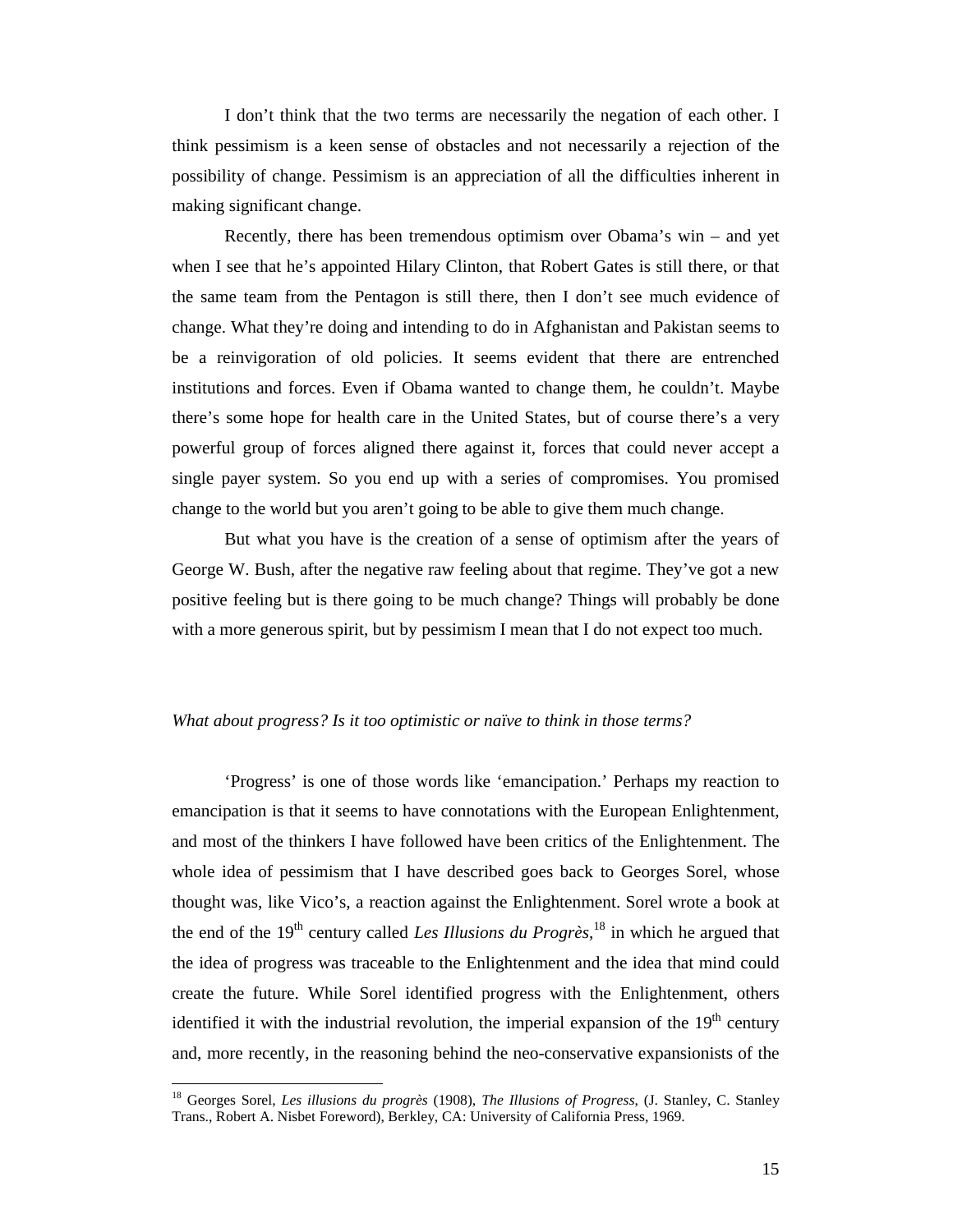George W. Bush administration. Anything that is expanding seems to engender that idea of progress.

So I steered away from the notion of progress because, to me, it can mean everything and nothing much. I prefer to think in terms of concrete forms of change than to think of a general category of progress.

*In your work, you quoted Isaiah Berlin's remark that "[t]o realise the relative validity of one's convictions and yet stand for them unflinchingly is what distinguishes a civilised man from a barbarian." You argued that while this offers no philosophical grounding for our commitments, it nevertheless avoids the ethical nihilism of postmodernism.19 How would you describe your relationship with the post-modern critique of Critical International Relations Theory?*

I don't think I ever really understood the post-modern criticisms of critical theory. Yet I would feel that I am immune to such criticisms because I have always called myself a conservative. I don't mean that in the American sense, where conservative means something like a radical  $19<sup>th</sup>$  century liberal, *laissez-faire*, believing in the free market and in everybody for themselves. Rather, I mean it more in the sense of Burke, who would say that society is an organic structure and that in a healthy society people have to be able to behave towards each other as members of a collectivity.

I remember Margaret Thatcher's statement that 'there's no such thing as society.' To me, that is the absolute negation of what a conservative is. Society is there and it is organic in the sense that people are bound together in some way. It develops, it grows, it changes, and it should be encouraged to change. But you shouldn't have a plan for remaking society, as this would lead to the Soviet problem, where you have a blueprint for a society and are willing to use all sort of dastardly methods to bring it about. That, to me, is a complete negation of an organic society where people are really responsible to each other and can encourage change – but not by killing and reshaping forcibly.

<sup>19</sup> Robert W. Cox, "Influences and Commitments", in *Approaches to World Order*, Cambridge: Cambridge University Press, 1996, 22 citing Isaiah Berlin, *Two Concepts of Liberty*, Oxford: Clarendon Press, 1958.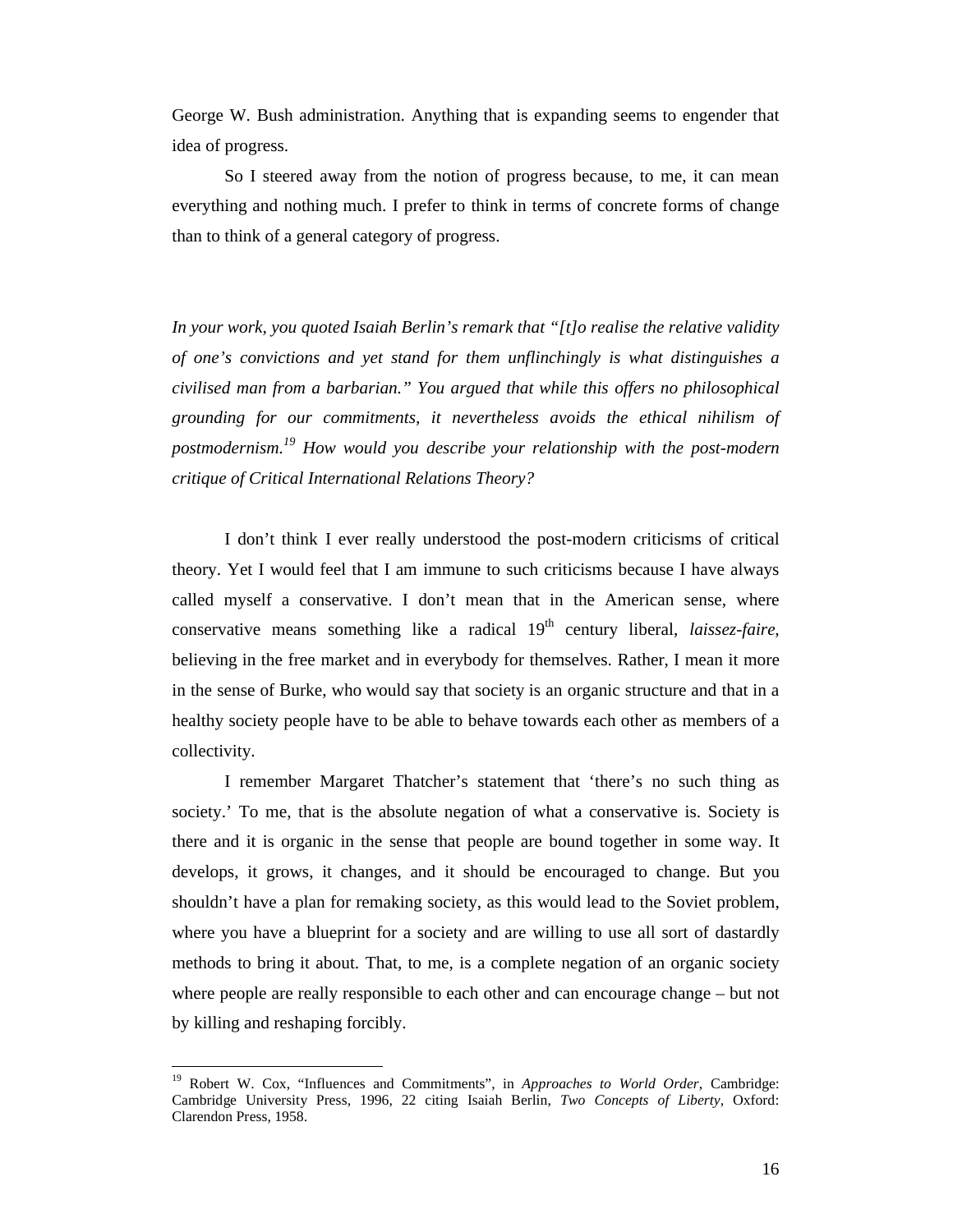So I think the 'Other' (with a capital O) that post-modernists refer to seems to mean some alien creature to whom various characteristics are ascribed, most of which are the contrary of those that you think of as your own. My whole argument has been to learn how to think empathetically, to be able to get inside the mind of these 'others' and to try to understand why they think the way they do.

#### **Thinking about the present: crisis, globalisation and pluralism**

*If, as you have just remarked, critical theory should seek to engage with concrete circumstances and possibilities of change, what are your most pressing concerns and objectives at the moment?*

My central concern is to find a peaceful way out of the neo-conservative dream of the whole world becoming unified in the American idea of democracy and free enterprise capitalism, and the cultural hegemony that accompanies it. The Bush administration made this dream very explicit, and I do not see much change in the Obama administration – just a more effective expression of that hegemonic goal. Obama is less aggressive, and the notion that people can be brought about to adjust to your own concept of world order is more effective through ideas than through force, but I don't think the outcome differs substantially.

Against that, I'm thinking more and more about the idea of pluralism in the world. This idea of a more plural world entails that one uses empathetic understanding to try to get inside the minds of other cultures and civilisations – to try to see from the inside how they view the world, and then to see what compatibilities or arrangements can be made to carry on in a peaceful way. The secret is in the extent to which people are able – or become able – to insert themselves into the minds of others. I think this is the only way in which one can hope that plurality – meaning different patterns of society and different moral codes – will work out. While different groups may be opposing or supporting different objectives, they may have some things in common. An ability to understand each other's motives and actions is conducive to becoming aligned to one another for certain goals.

At the same time, the fact of being able to think into the minds of other people changes your own way of thinking. It doesn't mean you adopt other people's values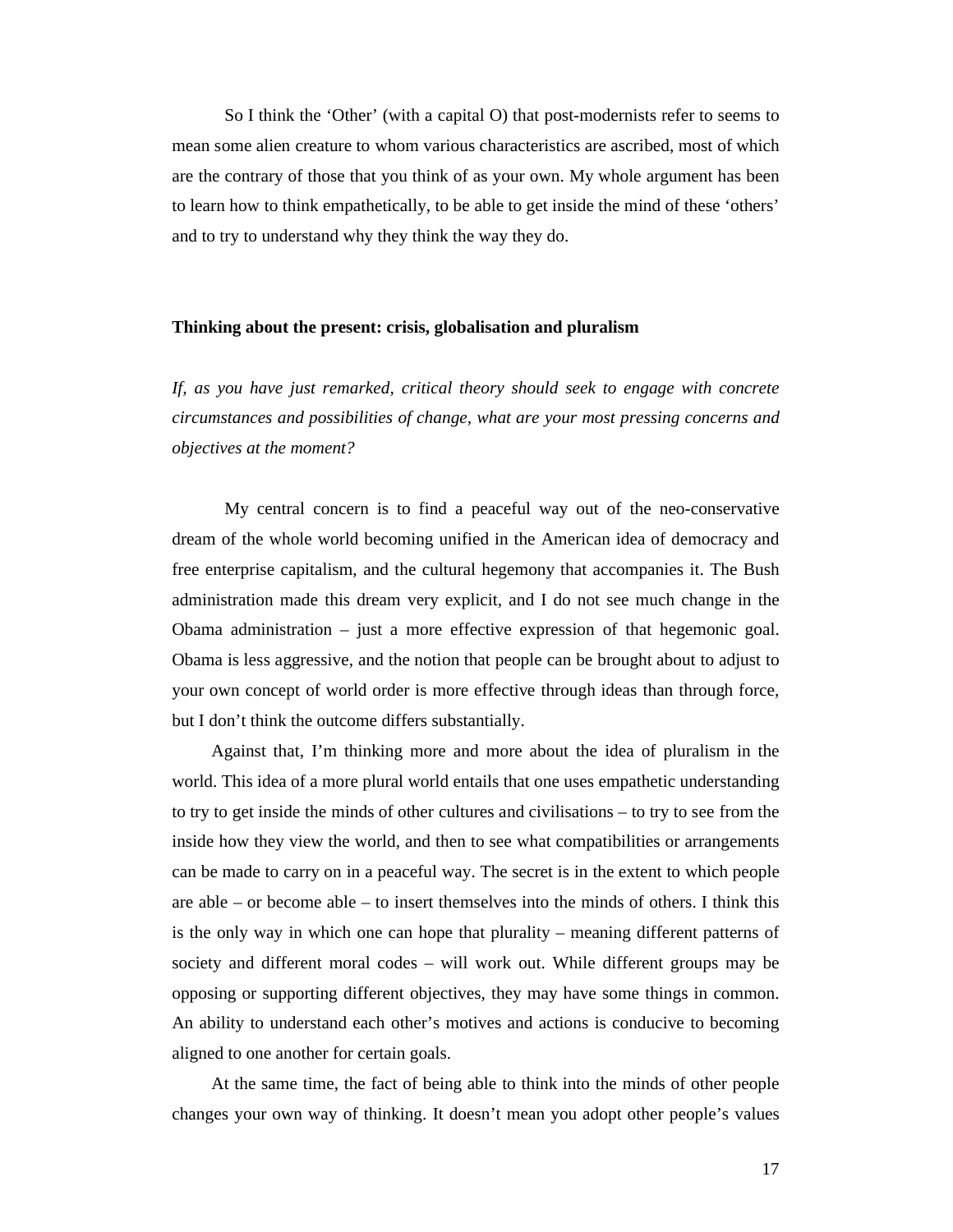and ideas, but by understanding them for what they are there is a feedback influence on the way you think yourself.

Also, this does not mean necessarily that you will necessarily agree with others when you do understand them. The point is just to understand the connections of thought that make them think and act the way they do. To me that means *overcoming* the concept of the "Other." That is the primary goal of my critical thinking.

*What consequences do you envisage from the current economic crisis in terms of the neo-liberal ideology, and what you referred to as hyper-liberalism?20*

I would say the global financial crisis has sounded the beginning of the end of the neo-liberal ideology and of the notion of the hyper-liberal state. The very fact that the people whose interests were most identified with neo-liberalism are now the ones asking government to pour massive amounts of money into the stability and maintenance of their industry is both bizarre and inconsistent. According to their own ideology, they should let these industries collapse and develop other ways of production – and yet they're the ones who are now shouting for protection!

Neo-liberal ideology does not have much of a long-term future. I would move away from the idea that the free market is the basis of freedom and that individual independence is the goal of mankind. My sense is that if there is a goal, it is one of responsible freedom and of the ability to make individual activity compatible with the needs of the broader social groups and communities. So, going back to an organic notion of society, I think individualism is an extremist doctrine. It has value when it is a matter of allowing people to develop their thinking in whatever way they choose. However, when it comes to applying it to society, you have to be more attentive to its implications.

I think that what is likely to come out of this – just as Keynesianism emerged out of the Great Depression – is that some other concept of economic policy may be pieced together. Alternatively, economic policy may just become fragmented

<sup>&</sup>lt;sup>20</sup> Hyperliberalism refers to the weakening and dismantling of government-imposed regulations to protect the public from industrial and market activities. For a discussion of hyperliberalism see R.W. Cox, *Production, Power, and World Order: Social Force in the Making of History*, New York: Columbia University Press, 1987, 285-298. See also R.W. Cox, "Globalisation, multilateralism, and democracy" (1992), in *Approaches to World Order*, Cambridge: Cambridge University Press, 1996, 528.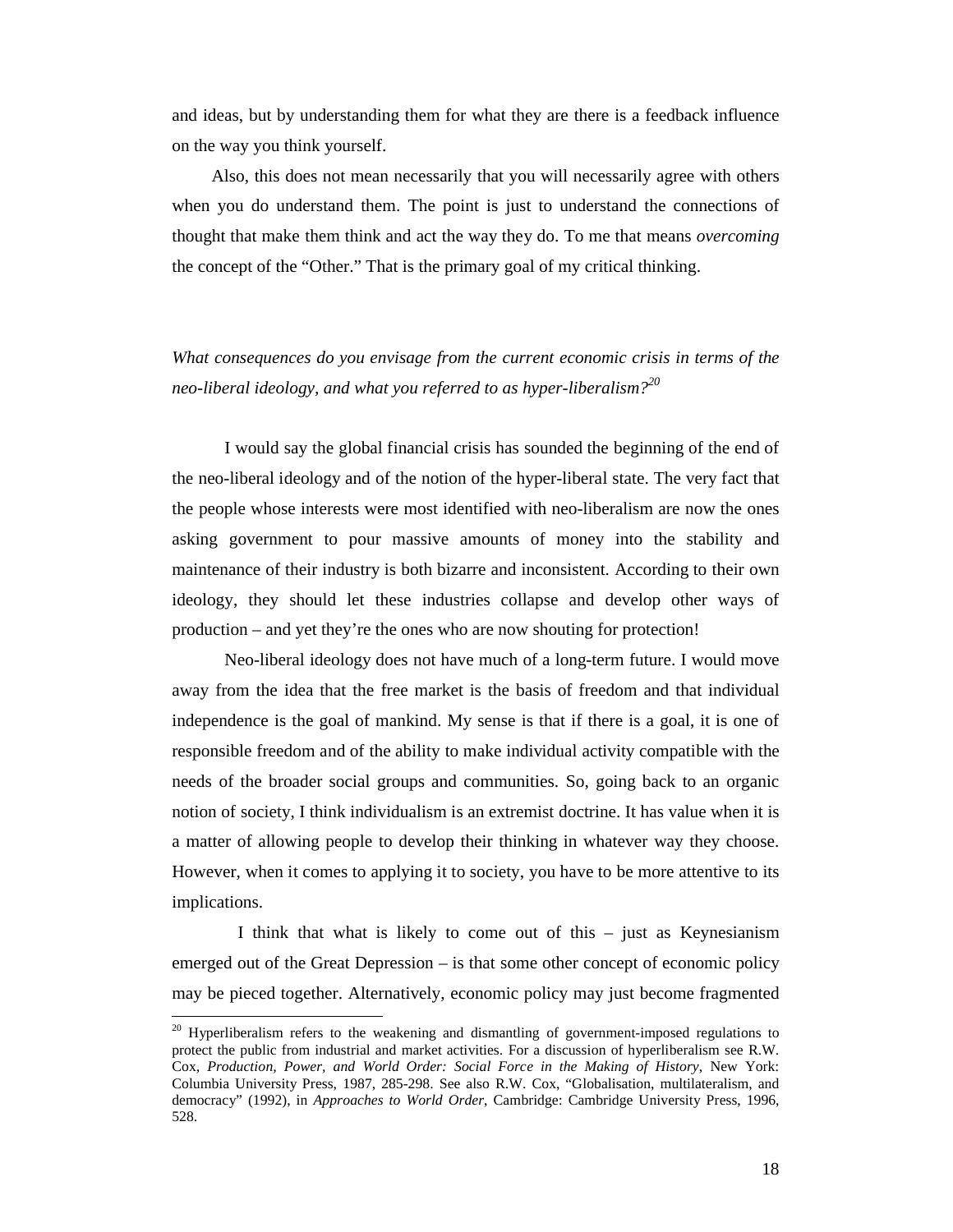as different countries will see themselves as benefiting from a more heterogeneous form of economic theorising. In terms of the effect on international institutions such as the World Bank and IMF, it is still very much of an open question. However, if they do survive, they will survive as different kinds of institutions. This crisis represents a challenge to these institutions to reinvent themselves and to discard the doctrinal views that they have been associated with – the fixed views about what was good for the world and good for everybody. It is interesting that Jeffrey Sachs, the economist who was associated with the rather brutal application of 'shock therapy,' consistent with neo-liberal doctrine, has since turned his attention to the problem of poverty and development, climate change and ecological sustainability.<sup>21</sup>

*In one of your works you talked about the internationalisation of the state.*<sup>22</sup> *Do you think that this crisis will have an impact at that level of the state?*

People who talk about globalisation were too quick to write off the state. In my opinion, the state is still the focal point – especially for people who feel deprived in society and that look for recourse and rectification of their situation. The state is the closest thing able to do something. You cannot ask the United Nations or some sort of global government to act for you, because they are too far away and too remote from effective power. Moreover, with the economic crisis, states have to act to protect their own societies and economies. Therefore, the state will continue to be an important force. The question will be 'how do you reconcile the potential conflicts among states?' Here, I do not mean just over territory, but in terms of the kind of economic policy they follow.

*Does this mean that the solution is multilateralism between states?*

<sup>&</sup>lt;sup>21</sup> 'Shock therapy' refers to the immediate trade liberalisation of a state, including privatisation, withdrawal of state subsidies, regulation and welfare measures, and the release of price and currency control mechanisms. Sachs has since become an advisor to the United Nations Development Program and an advocate of the increase of aid to developing countries. Jeffrey Sachs, *The End of* Poverty, London: Penguin, 2005.

<sup>&</sup>lt;sup>22</sup> The concept of the 'internationalisation of the state' refers broadly to the subordination of domestic social pressures to the requirements of the world economy in the post-World War II environment. See R.W. Cox, 'Social forces, states and world orders: beyond international relations theory', *Millennium*, 10(2), 1981, 144-146.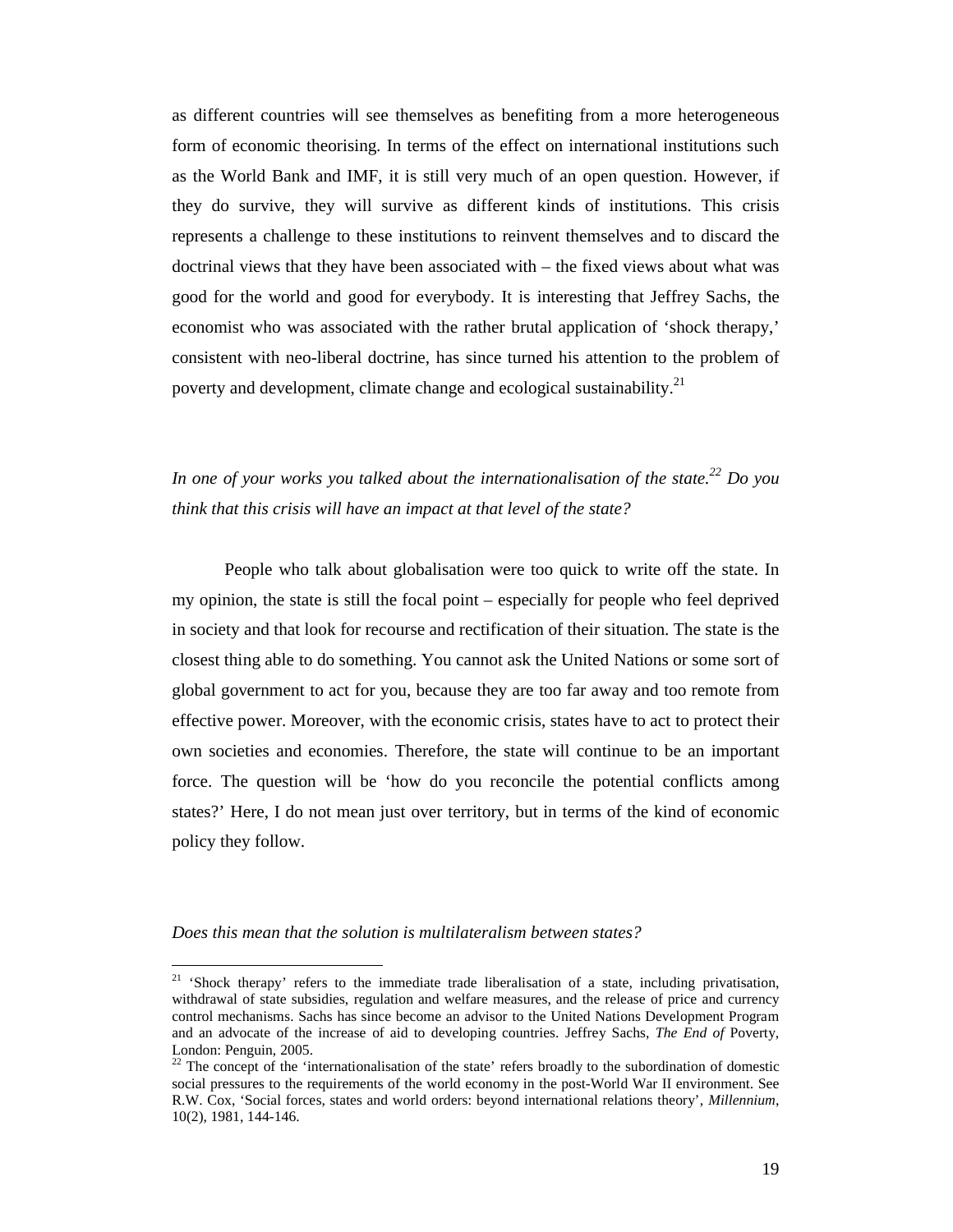Multilateralism has been frustrated because of the fact that the United Nations was not in a position to accomplish anything without the consent of the great powers – who could not agree. In these circumstances, the world moved towards forms of organisation that were improvised, and which resulted from the fact that the United Nations was not what it was thought to be. You had the world economy being organised by the G7 – in other words the major capitalist powers – while the Soviet bloc was excluded from being part of it. That arrangement functioned for a while, but some parts of the world that were not represented have become more important – witness, for example, the phenomenon of what they call the 'BRICs' – Brazil, Russia, India, China.

It is only in the last few years, with the G20 meeting in London, that there seems to be some general recognition that all of these countries need to be given some voice in the construction of a global economic policy, specifically because of their growing weight in the world economy and the relative weakening of America and Europe. This global economic policy is not going to be dictated by the ideology of neo-liberalism that had seemed to be the consensual form of the G7, and which the latter wanted to impose on the rest of the world. The ideology and the policies will have to be negotiable, and I think we are in that stage of movement. Now, of course it is governments that are represented, not directly people. However, I think the situation is a lot more open now than it has been before and has potentiality for new forms of multilateral engagement.

Overall, this signals a move towards a more plural world, and the recognition that all people do not have to be governed by the same social and economic structures and the same economic policies and doctrines. What constitutes change within those structures and policies is what people and governments within them want to achieve, not something that can be imposed from up high. This constitutes a movement in the direction of plurality.

#### *And what is the role of non-governmental organisations in this process?*

There has also been a greater growth of non-governmental organisations. The spread of NGOs from one country to others and the growing linkages within civil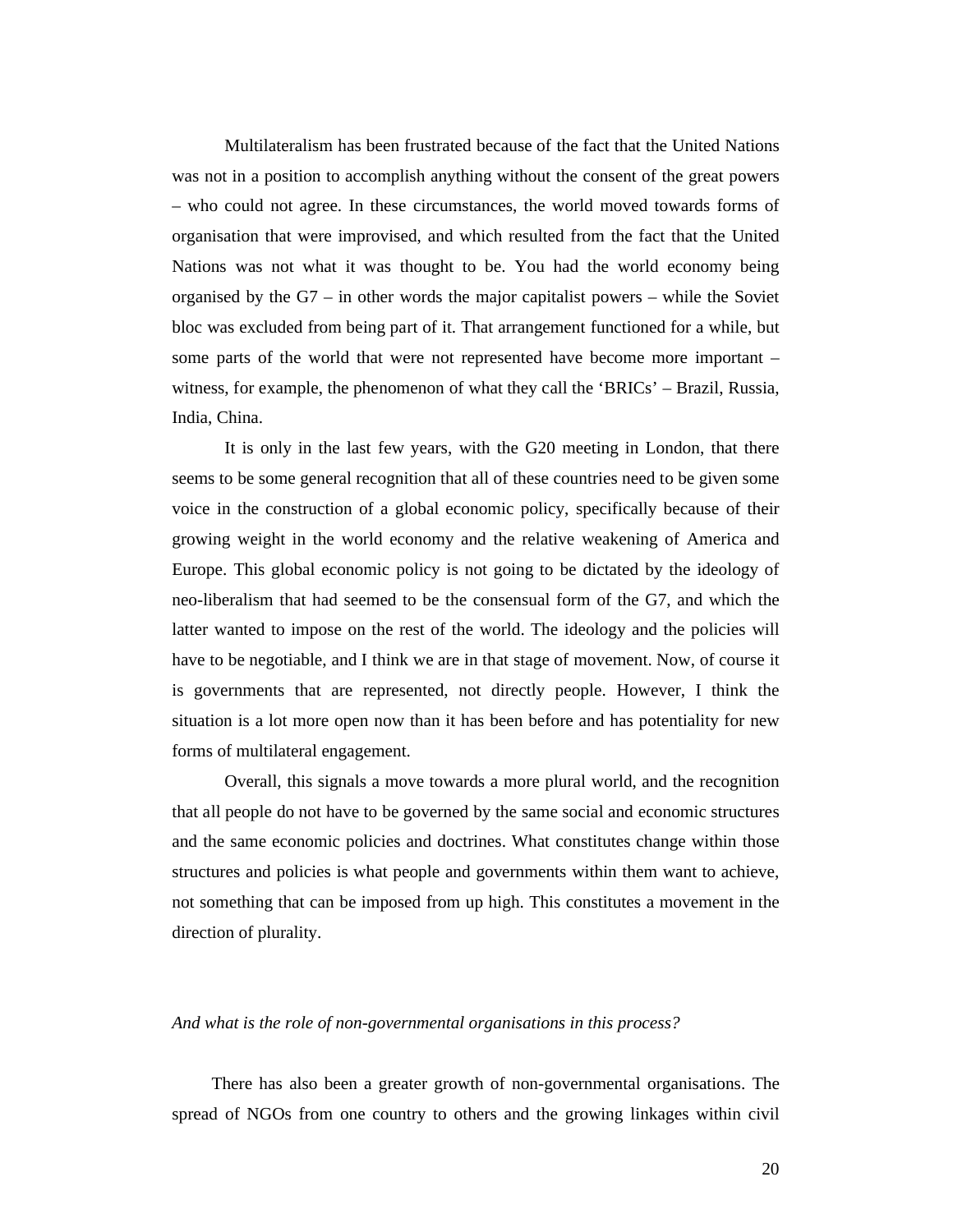society have been a lot more important as a stimulus for change. This network of organisations is becoming more and more important as part of the multilateral picture. These are growing alongside of, but not within, the United Nations system. The UN itself tried to promote NGOs, giving them consultative status, yet I don't think that has been particularly remarkable because of the fact that consultative status didn't really lead anywhere – insofar as the United Nations was incapable of acting. There wasn't much point in trying to influence the United Nations; it was far more important to build up a set of contacts that could grow independently of those official international bodies. So I see this period as a kind of intermediate stage where NGOs are more important. Of course, they tend to grow in countries that are expanding economically, such as China.

There are people who have reached a certain level – beyond the necessary means of survival but not reaching affluence – and can express themselves collectively and form organisations to try to achieve things. I think this phenomenon is spreading around the world, and that it will probably be as a result of it that the changes may come about – rather than through direct pressure on the United Nations. While the UN does give countries the obligation to meet and the possibility of discussing things together; while it gives states the opportunity to bring forward proposals – the challenge is to try to form collective visions of the future and collective policies.

#### **Envisaging the future: political challenges and directions for Critical Theory**

*Let us turn then to future challenges – political and theoretical. To begin with, do you think that alternative political visions will take the form of a backlash against globalisation?*

Resistance to forms of globalisation has happened before, and it has been accelerated by the global financial crisis. The first signs of this resistance were clear in the Asian financial crisis of the 1990s, when Malaysia, a small state, took a stand against globalisation centred on the attempt of the United States and the so-called "Washington Consensus" to force policies on other countries. There was a surprising initiative in Japan in 1997, at the height of the crisis, to create an Asian monetary fund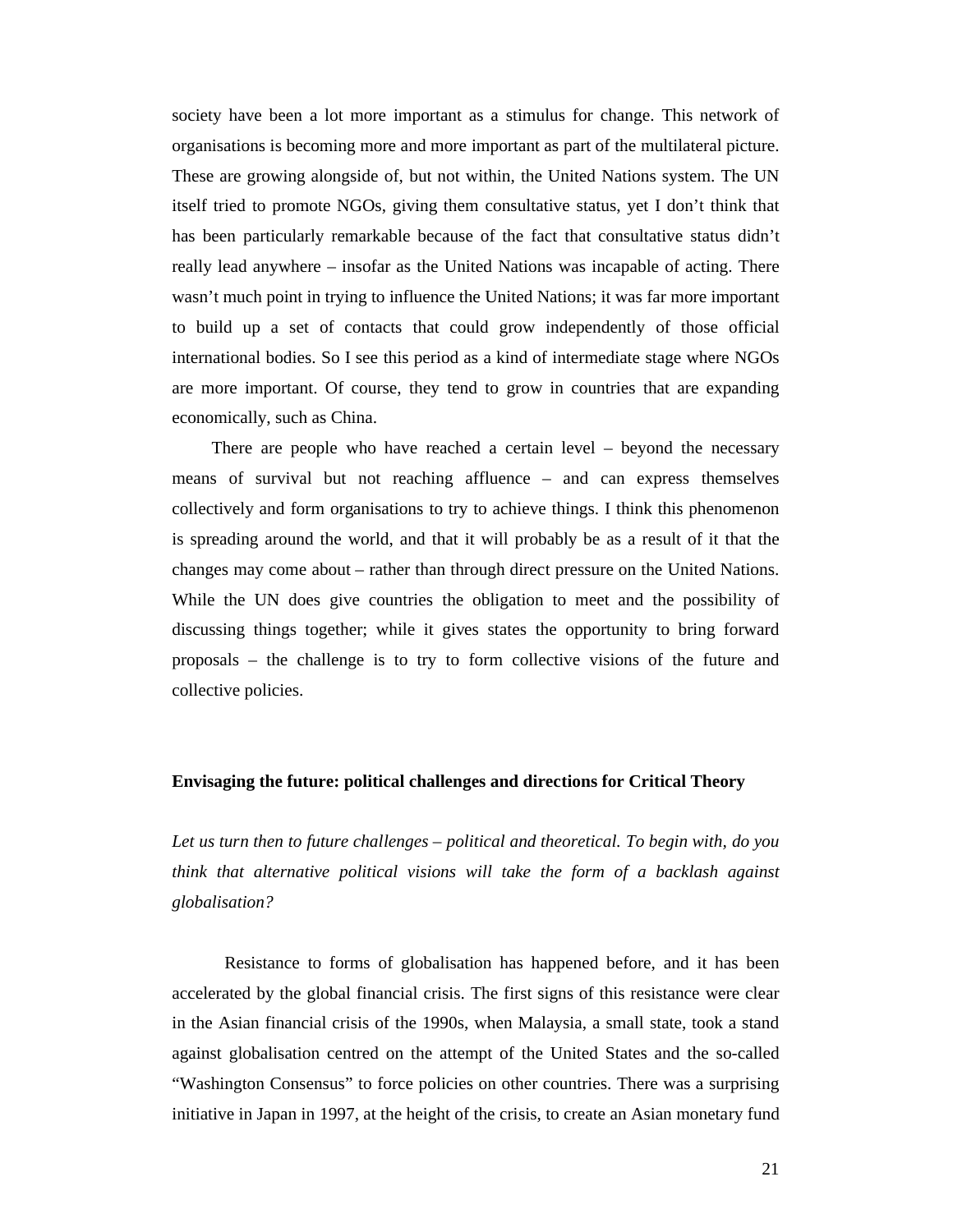separate from the IMF. This was quickly squashed by the IMF and the United States, and resulted in a crisis in which the Asian countries, with the exception of China, lost control over most of their economies. In this context, the application of the "Washington Consensus" meant in practice that the economies were effectively open to being bought out by Western capital.

As a result of this, most of the Asian countries said "no more of that for us." In a future crisis, as in the present time, most of the Asian countries have come out of it better than the United States and Europe because they kept and maintained their own levers of economic control. They have not become swallowed up by the West. China is a prime example now: the United States, the major predator country, is dependent upon borrowing from China.

These countries now have a better sense of self-control, and they have learned to live without the threat of globalisation determining their future. Therefore, resistance comes more at the level of states – which translates into the level of people. It is hard for the peasant masses of China and India to even have a concept of globalisation, let alone to organize resistance against it. But those who have experienced it and have shown some resistance against it can identify much more with political leaders who have shown how that resistance is possible.

*Does this mean that a unified counter-hegemonic bloc – to use Gramsci's words – is impossible nowadays? What are the privileged oppositional forces in contemporary world politics?*

I don't think that I could prescribe how to build a hegemonic bloc as a counter-society in the world today. It might be easier to do so in a specific situation, in a concrete national case.

In general, I think the class-based thinking of earlier times is no longer very pertinent. There has been a deterioration of purely class-based political parties. Class conflict was a force for change historically, but in the present it does not work so well. Changes in the nature of production are breaking down some of the more institutionalised arrangements that grew up in the era of mass production: the organisation of mass unions, the concentrated power of employers, the role of the state, all of which was characteristic of a certain period. Especially since the digital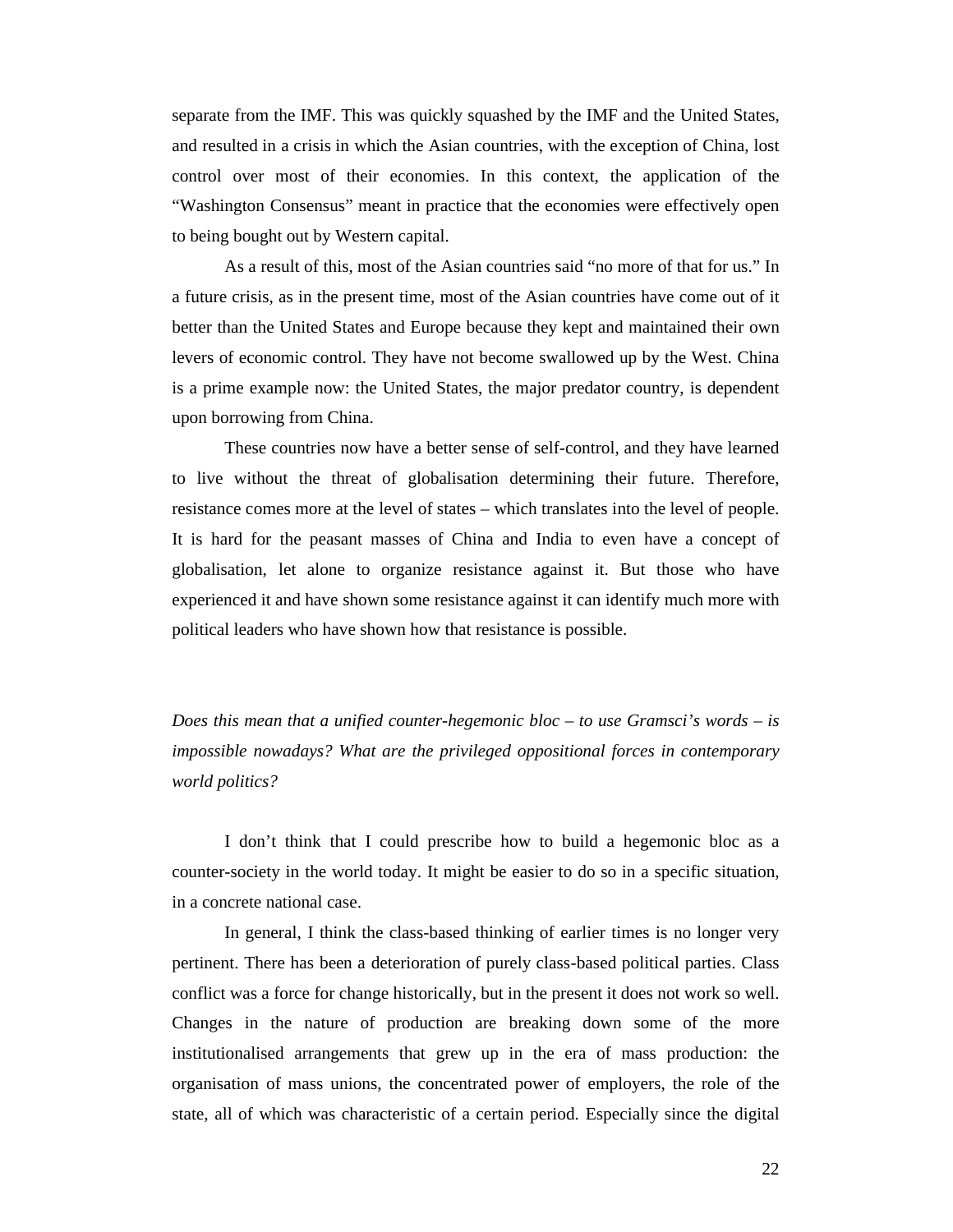revolution – which is empowering all kinds of different people in different ways – you cannot see the structure of society in quite the same rigid forms that they appeared to be in the late  $19<sup>th</sup>$ , early  $20<sup>th</sup>$  centuries. One has to be more alive to the way in which technology has reshaped, in a certain sense, the ability of people to work together to form organisations. Even organisation sounds too formal a word – one should talk about networking in order to achieve certain common goals.

One can say that today the working class is a rather strange, amorphous entity. The way economies have developed has led the working class to become so fragmented in terms of the work it does, the authority under which it work, the set of ideas that are common to its members, that the Marxist belief that there is a kind of moral entity to the working class is somewhat defunct now.<sup>23</sup> Contemporary movements do not usually arise out of the organised working class anymore. They come from less structured movements; people who are organising against poverty in cities, people who are organising on ethnic grounds and so on.

#### *Has there been a failure of the Left in providing a source of opposition?*

This particular economic crisis has turned people more to the Right, and you might say that is a failure of the Left. Being cut out of a job puts you back in the "clinging to survival" category, where you're perhaps more likely to cling to elements of the established order that you may find available to you.<sup>24</sup> If you have known a situation a little better than just basic survival and are alive to persisting injustices, your mind may be more in tune with expressing collective opposition. It looks as though Europeans have moved to the Right partly because the economic crisis tells them that these parties are more likely to get the economy back on track, and there is no room for the 'luxury of experimentation'. It is hard to know why, but it does seem the Right is more generally popular and the old socialist movement is in pretty bad shape.

<sup>23</sup> In this respect, see Cox's comments on the debate between Gorz and Bahro. R.W. Cox, *Production, Power, and World Order: Social Force in the Making of History*, New York: Columbia University Press, 1987, 3.

 $24$  This resonates Cox's comments regarding the 1974 crisis in which large-scale unemployment created fears and concerns for personal survival rather than collective protest R.W. Cox, *Production, Power, and World Order: Social Force in the Making of History*, New York: Columbia University Press, 1987, 282.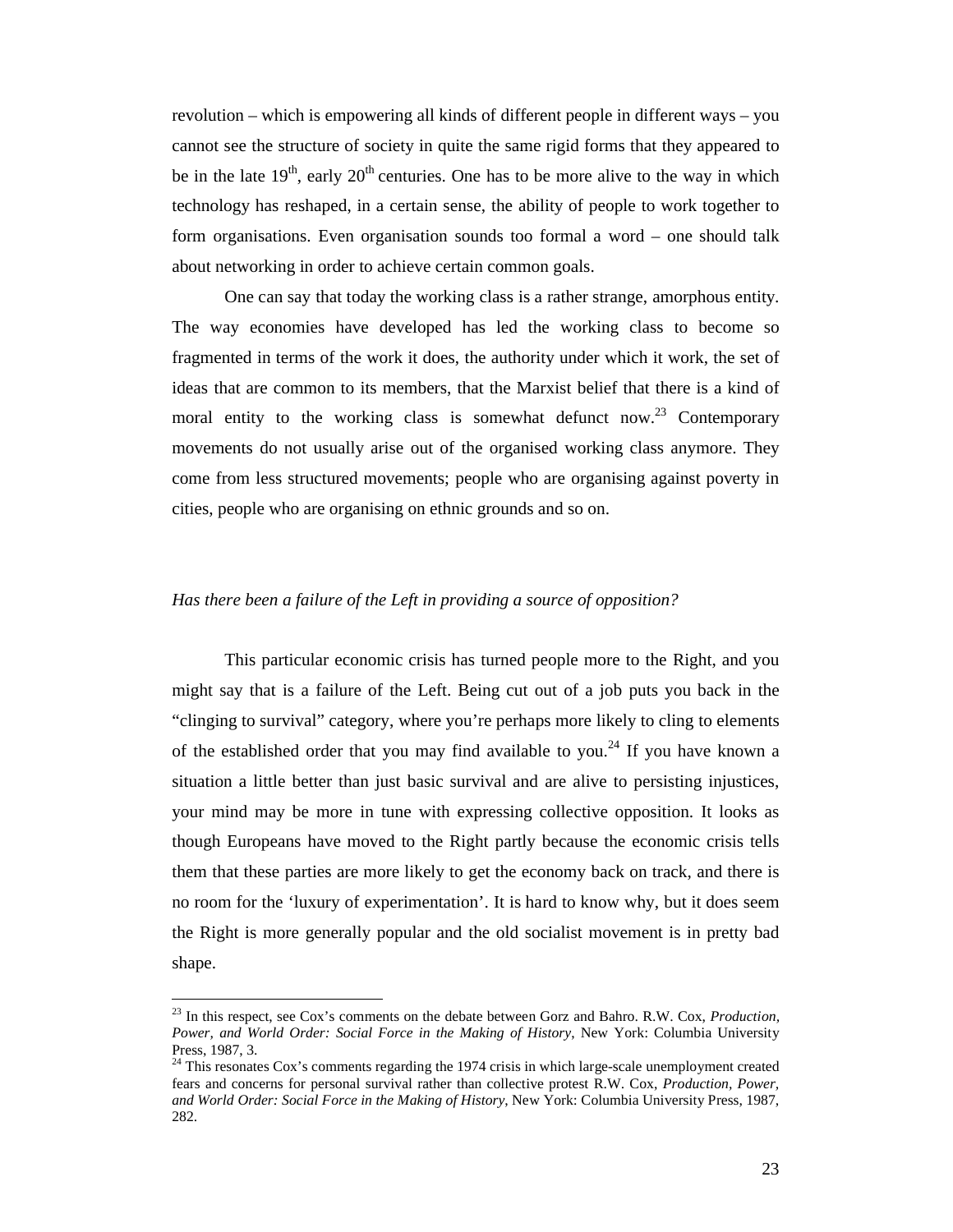It is interesting to speculate why the economic crisis has not been taken advantage of by more radical movements. I think that part of the Left is bankrupt. It abandoned its basic ideology twenty years ago with Tony Blair and others. The "Old Left" has pretty well disappeared and those remaining on the left of the political spectrum have attempted to make movements based on personality, or on specific issues or doctrines. But I can see no example of an overall comprehensive response in society.

So I think that the strength of opposition is questionable now. One sees much more a backing away into a defensive attitude – rather than a sense of solidarity among people. I thought that perhaps an issue like the environment might produce a sense of common struggle, but that seems to be obscured by the present economic crisis. It is as though it is too luxurious to think in the long-term, to plan for the future. You just think about the immediate problem of jobs and income. I do not find much in the way of a strong movement of opposition: there are lots of causes for opposition but nothing that makes it very coherent.

## *What about critical thinking? What do you think are the future directions for critical theorists?*

My preference would be to move in the direction of a more plural concept of world order, and to facilitate the withdrawal of dominant, hegemonic power over the whole world. This would involve providing a plausible retreat for the United States from positions where it is over-extended and where it is a source of conflict. It would mean encouraging situations where peoples are able to think through their own way, and maybe make changes that they consider better in the knowledge that the world is a composite and plural entity.

One has to begin to understand that the concerns of others will thereby cease to be those of an 'Other,' and become something that you can understand and relate to. Recently, at a conference in Singapore and in my book *The Political Economy of a Plural World*, I have been developing my reflections in inter-civilisational terms.<sup>25</sup>

<sup>25</sup> See Robert W. Cox, "Historicity and International Relations: A Tribute to Wang Gungwu", in *China and International Relations: The Chinese View and the Contribution of Wang Gungwu*, (Z. Yongian Ed.), London: Routledge, 2010.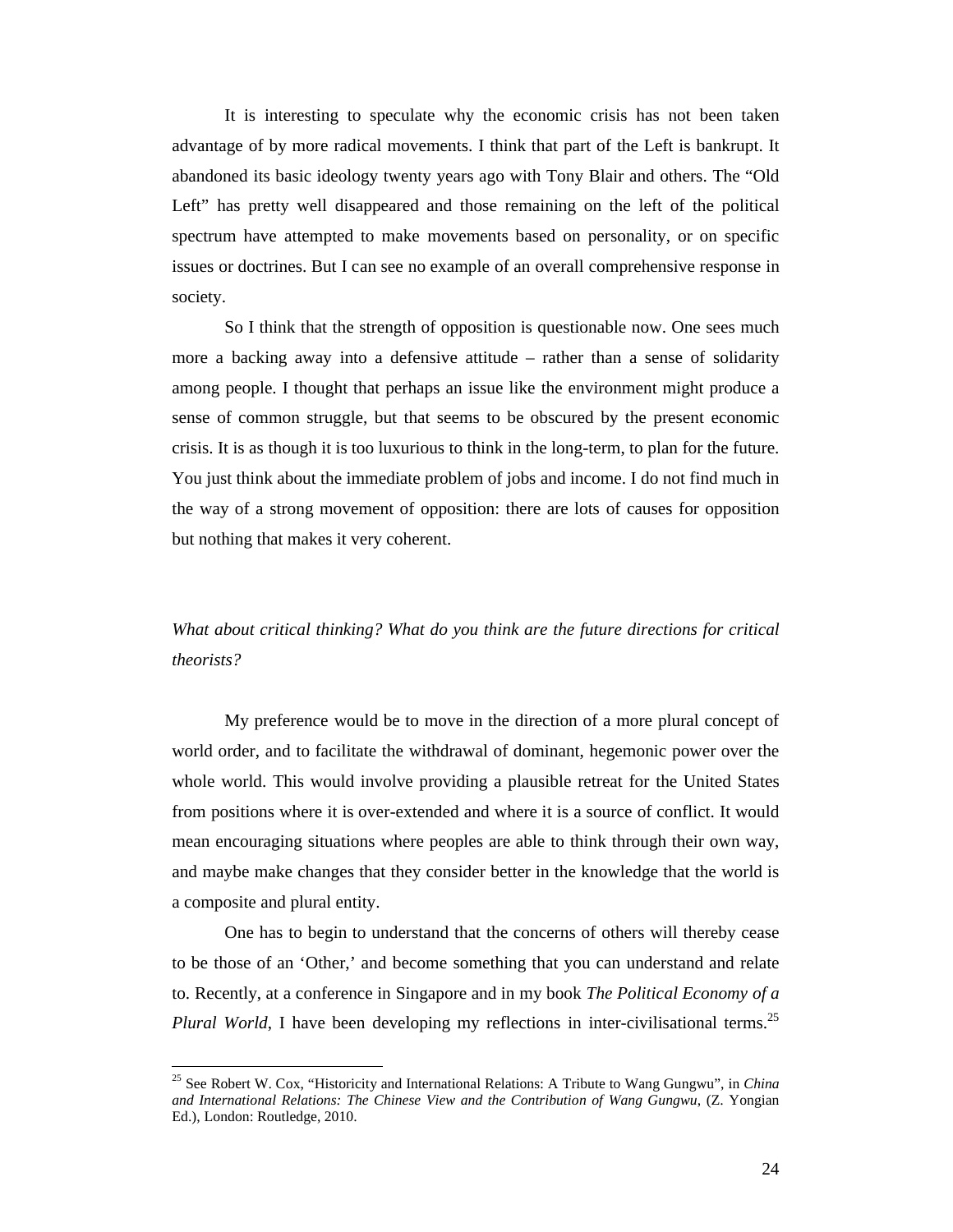This means thinking about how people can begin to understand other civilisations – not to cease being separate civilisations but to recognise certain regions of compatibility. $26$ 

The normative choices would be those basic factors of sustainability or defence of the biosphere, as well as the avoidance of violent conflict amongst nations or peoples. Beyond that, I think, lies the question of different peoples being able to develop their own forms of society and organisation – economic and social organisation and political structures – not by having something forced upon them from the outside, but rather from their spontaneous internal development. This would entail creating forms of organisation that would be good for them, but not necessarily in a uniform pattern. I would not extend the realm of compulsory norms very far, but I think that the norm of tolerance of diversity would, perhaps, be the third norm to stress after defence of the biosphere and avoidance of major conflict.

#### *Does your focus on civilisation run the risk of essentialising civilisations?*

I think that Samuel Huntington provoked a useful debate about civilisations, but I think his idea of civilisations was of a series of monoliths.<sup>27</sup> A civilisation is an understandable whole, which has a lot of variety and conflict going on within it and which is continually in process of changing. One's own civilisation and other civilisations are changing and going through this process, and each one is different. They may be identified by terms like Western, or Judeo-Christian or Confucian or Islamic or some other characteristic that is assigned to the whole – blanket terms which Huntington can apply and which most people recognise, but which do not signify a fixed entity, or monolith or a tectonic plate, which was his metaphor.

In other words, Huntington overemphasised the synchronic and underemphasised the diachronic. Civilisation is a very mobile diachronic thing. It is changing all the time. There's more change *in* civilisations than *among* civilisations, because most people live within civilisations and are not, all the time, thinking about other civilisations, thinking about their differences. By understanding that

<sup>26</sup> On this point see. R.W. Cox, *The Political Economy of a Plural World: Critical Reflection on Power, Morals and Civilisation*, (with M.G. Schechter), New York: Routledge, 2002.<br><sup>27</sup> Samuel Huntington, "The Clash of Civilisations?", *Foreign Affairs*, Summer, 1993.